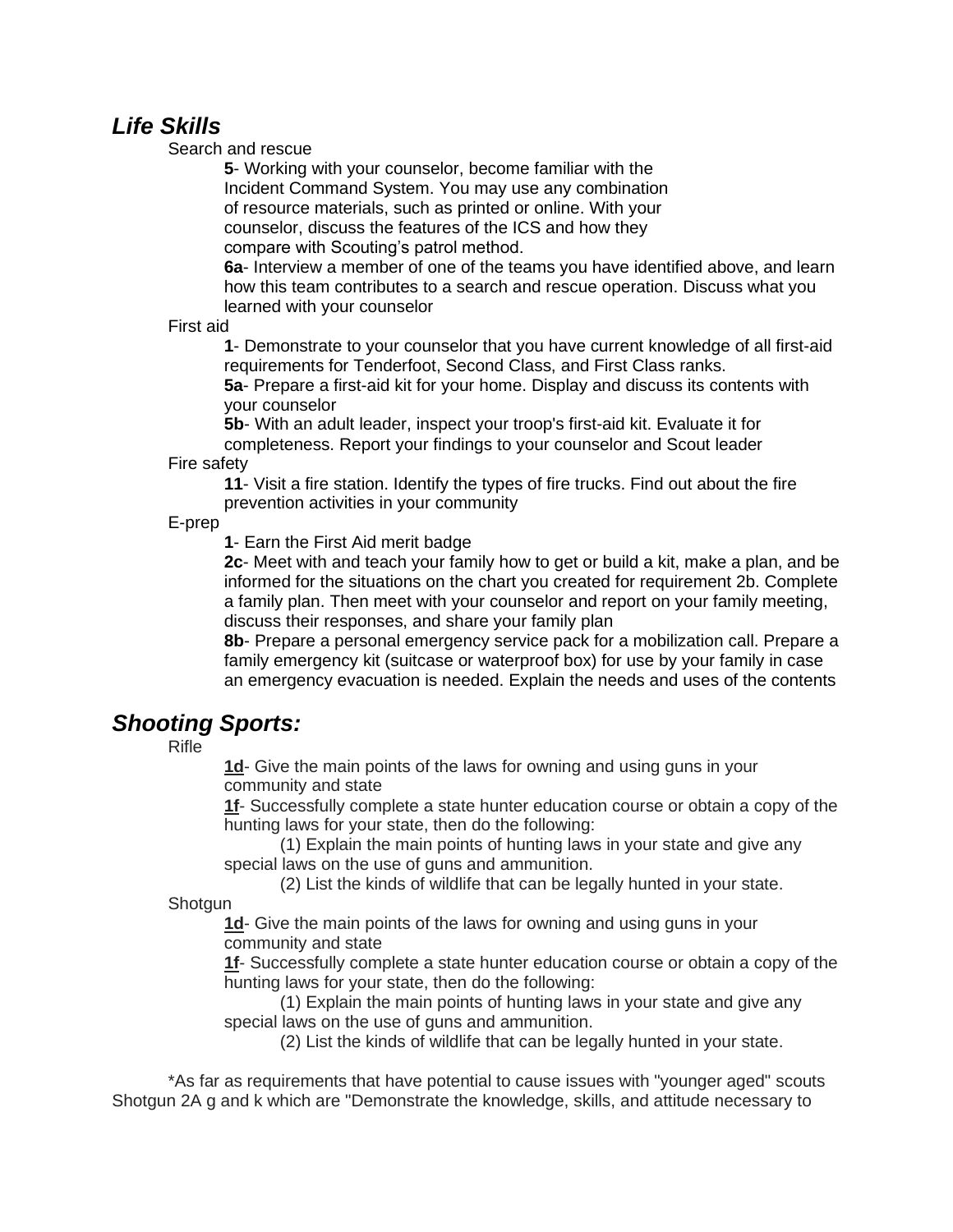safely shoot moving targets, using the fundamentals of shotgun shooting" and "Shooting score required. - Hit at least 12 (48 percent) out of 25 targets in two 25 target groups" Could be a cause for concern due to the size and power of the 20 gauge shotguns used at camp. A younger scout may not be able to handle the shotguns safely and be unable to complete the merit badge.

# *Handicraft:*

Photography

**1a**- Show your counselor your current Cyber Chip **Woodcarving** 

**2a**- Earn the Totin' Chip recognition

# *Sci-Tech*

Archeology

**7**- Do ONE of the following and discuss your findings with your counselor:

(a) Visit a museum to observe how artifacts aid in conveying history.

(b) Present to your counselor a significant family artifact/heirloom and discuss its history.

(c) Make a list of the trash your family throws out during one week. Discuss with your counselor what archaeologists might learn about you and your family if they found your trash a thousand years from now.

**Electricity** 

**2**- Complete an electrical home safety inspection of your home, using the checklist found in this pamphlet or one approved by your counselor. Discuss what you find with your counselor

**8**- Make a floor plan wiring diagram of the lights, switches, and outlets for a room in your home. Show which fuse or circuit breaker protects each one.

**9a**- Read an electric meter and, using your family's electric bill, determine the energy cost from the meter readings.

## Energy

**1**- Do the following:

(a) With your parent's permission, use the internet to find a blog, podcast, website, or an article on the use or conservation of energy. Discuss with your counselor what details in the article were interesting to you, the questions it raises, and what ideas it addresses that you do not understand.

(b) After you have completed requirements 2 through 8, revisit your source for requirement 1a. Explain to your counselor what you have learned in completing the requirements that helps you better understand the article.

**4**- Conduct an energy audit of your home. Keep a 14-day log that records what you and your family did to reduce energy use. Include the following in your report and, after the 14-day period, discuss what you have learned with your counselor.

(a) List the types of energy used in your home such as electricity, wood, oil, liquid petroleum, and natural gas, and tell how each is delivered and measured, and the current cost; OR record the transportation fuel used, miles driven, miles per gallon, and trips using your family car or another vehicle.

(b) Describe ways you and your family can use energy resources more wisely.In preparing your discussion, consider the energy required for the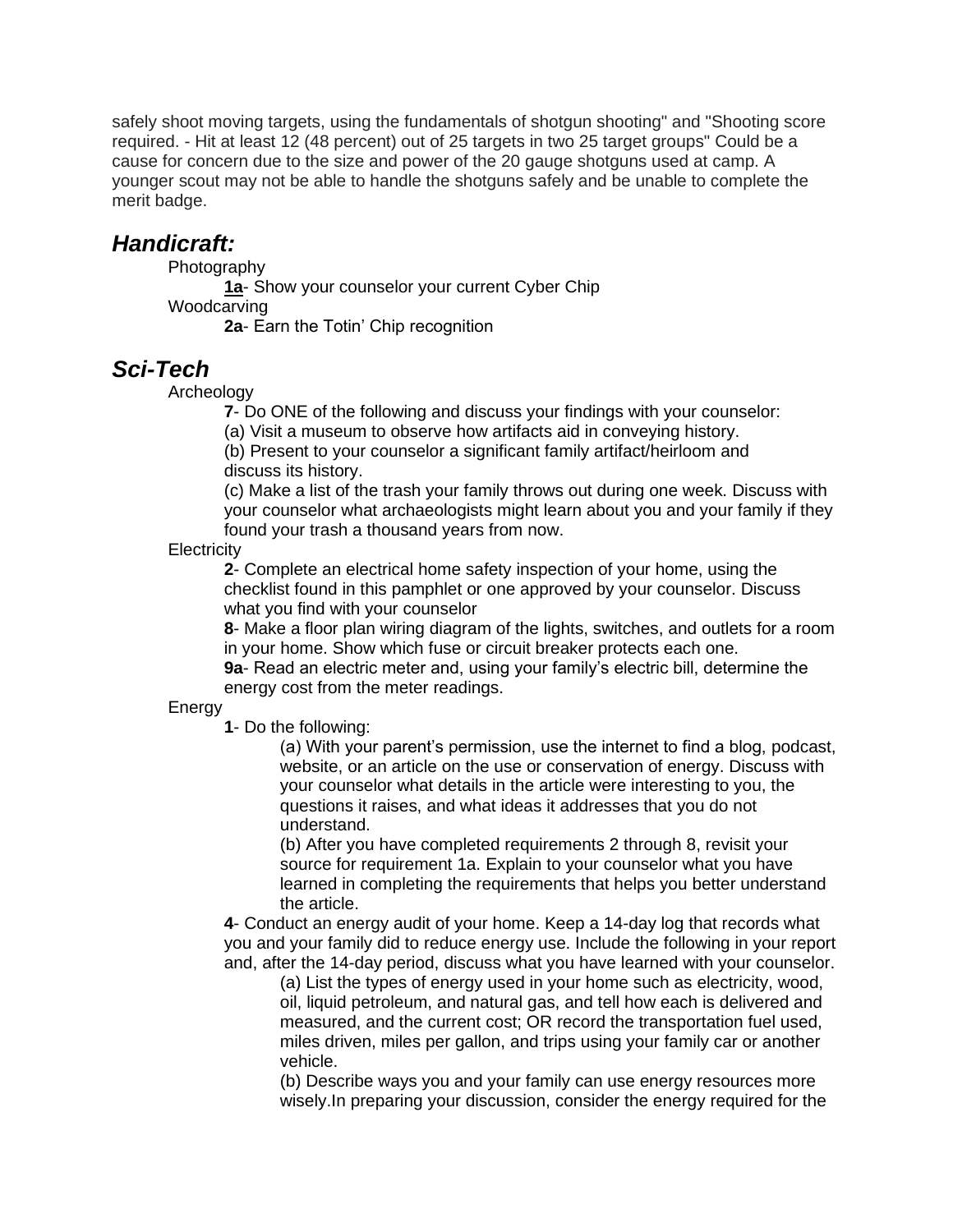things you do and use on a daily basis (cooking, showering, using lights, driving, watching TV, using the computer). Explain what is meant by sustainable energy sources. Explain how you can change your energy use through reuse and recycling.

Engineering

**1**- Select a manufactured item in your home (such as a toy or an appliance) and, under adult supervision and with the approval of your counselor, investigate how and why it works as it does. Find out what sort of engineering activities were needed to create it. Discuss with your counselor what you learned and how you got the information.

The above requirement will be done at camp, but the scout must bring the item to camp with them!

> **4-** Visit with an engineer (who may be your counselor or parent) and do the following:

- a. Discuss the work this engineer does and the tools the engineer uses.
- b. Discuss with the engineer a current project and the engineer's particular role in it.
- c. Find out how the engineer's work is done and how results are achieved.
- d. Ask to see the reports that the engineer writes concerning the project. If a-d is done then the scout can do part e at camp

#### Nuclear Science

**4**- Do TWO of the following; then discuss with your counselor the different kinds of radiation and how they can be used:

(a) Build an electroscope. Show how it works. Place a radiation source inside and explain the effect it causes.

(b) Make a cloud chamber. Show how it can be used to see the tracks caused by radiation. Explain what is happening.

(c) Obtain a sample of irradiated and non-irradiated foods. Prepare the two foods and compare their taste and texture. Store the leftovers in separate containers and under the same conditions. For a period of 14 days, observe their rate of decomposition or spoilage, and describe the differences you see on days 5, 10, and 14.

# *The New Trail/Trail to Eagle*

Citizenship in the Nation

**2**- Do TWO of the following:

(a) Visit a place that is listed as a National Historic Landmark or that is on the National Register of Historic Places. Tell your counselor what you learned about the landmark or site and what you found interesting about it.

(b) Tour your state capitol building or the U.S. Capitol. Tell your counselor what you learned about the capitol, its function, and the history.

(c) Tour a federal facility. Explain to your counselor what you saw there and what you learned about its function in the local community and how it serves this nation.

(d) Choose a national monument that interests you. Using books, brochures, the internet (with your parent's permission), and other resources, find out more about the monument. Tell your counselor what you learned, and explain why the monument is important to this country's citizens.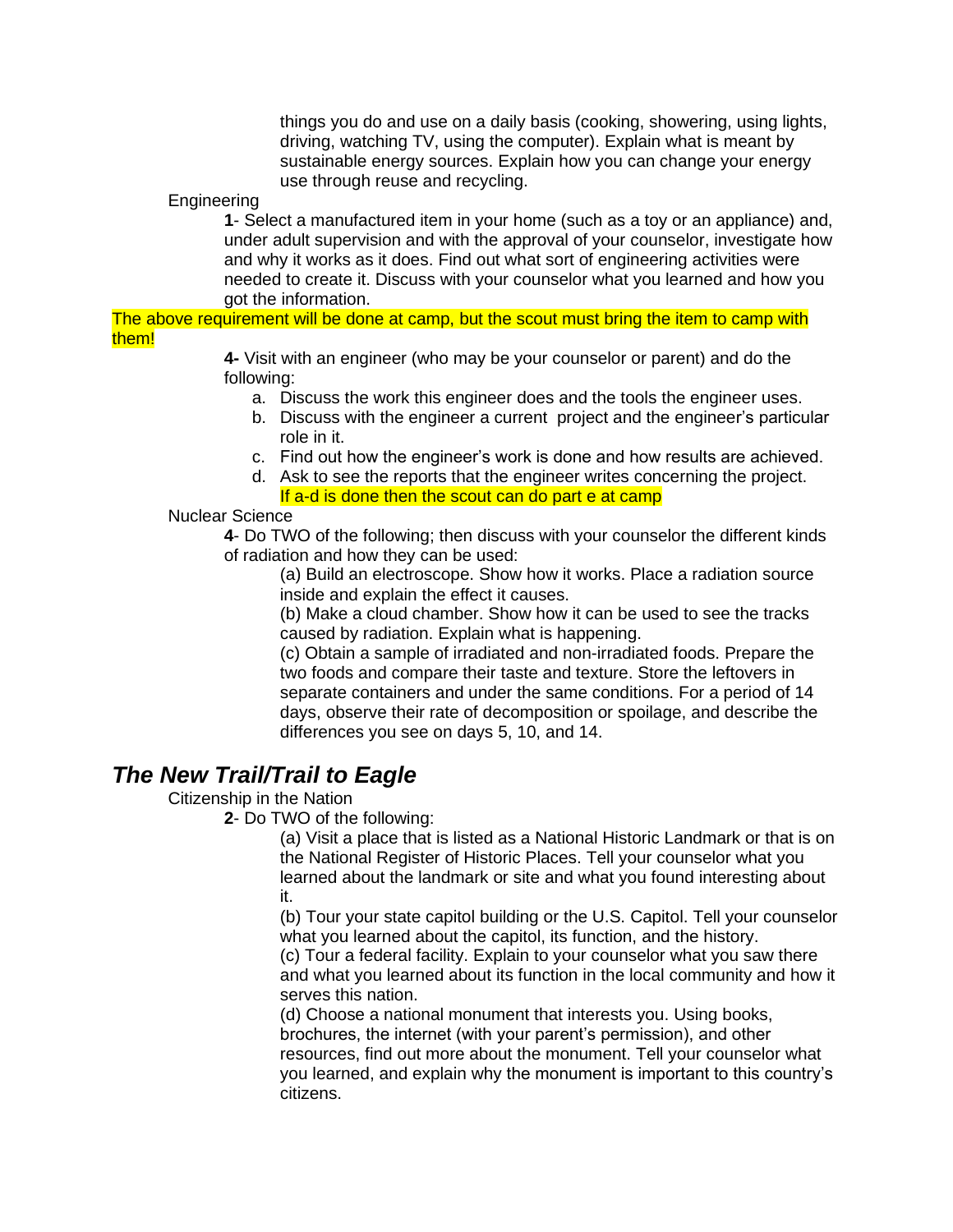**3**- Watch the national evening news five days in a row OR read the front page of a major daily newspaper five days in a row. Discuss the national issues you learned about with your counselor. Choose one of the issues and explain how it affects you and your family

Personal Fitness

**1b**- Have a dental examination. Get a statement saying that your teeth have been checked and cared for. Tell how to care for your teeth.

**8**- Complete the physical fitness program you outlined in requirement 7. Keep a log of your fitness program activity (how long you exercised; how far you ran, swam, or biked; how many exercise repetitions you completed; your exercise heart rate; etc.). Keep a log of your weekly healthy eating goals. Repeat the aerobic fitness, muscular strength, and flexibility tests every four weeks and record your results. After the 12th week, repeat all of the required activities in each of the three test categories, record your results, and show improvement in each one. Discuss how well you met your healthy eating goals over these 12 weeks. Discuss the meaning and benefit of your experience, and describe your long-term plans regarding your personal fitness.

Communications

**4**- Interview someone you know fairly well, like, or respect because of his or her position, talent, career, or life experiences. Listen actively to learn as much as you can about the person. Then prepare and deliver to your counselor an introduction of the person as though this person were to be a guest speaker, and include reasons why the audience would want to hear this person speak. Show how you would call to invite this person to speak.

**5**- Attend a public meeting (city council, school board, debate) approved by your counselor where several points of view are given on a single issue. Practice active listening skills and take careful notes of each point of view. Prepare an objective report that includes all points of view that were expressed, and share this with your counselor.

**8**- Plan a troop or crew court of honor, campfire program, or interfaith worship service. Have the patrol leaders' council approve it, then write the script and prepare the program. Serve as master of ceremonies.

Scout

 $\circ$  2a-d, 6, 7

- Tenderfoot
	- 1a-b,2a-b,4d,5b,6b-c,7b,9,10,11
- Second Class
	- 1a-c,2e,3b,5b-d,7a-c,8a,8c-e,10,11,12
- First Class
	- 1a-b,2a-e,3d,4a-b,6a,6c-e,7d-f,8a-b,9a-d,10,11,12,13

# *Scout Skills*

Wilderness Survival

**5**- Put together a personal survival kit and be able to explain how each item in it could be useful

**Orienteering** 

**9**- Act as an official during an orienteering event. This may be during the running of the course you set up for requirement 8.

**Cooking**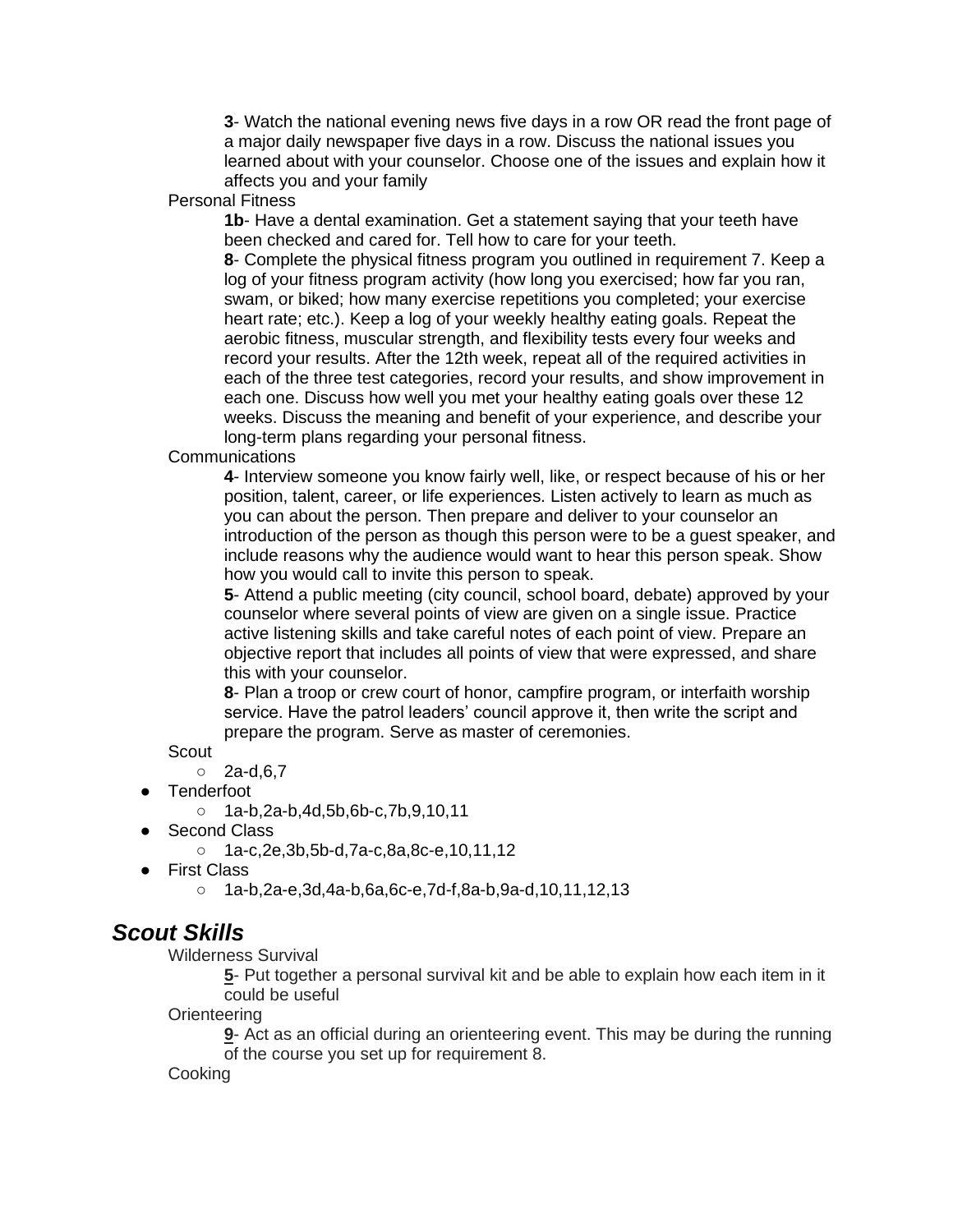**4c**- Using at least five of the 10 cooking methods from requirement 3, prepare and serve yourself and at least one adult (parent, family member, guardian, or other responsible adult) one breakfast, one lunch, one dinner, and one dessert from the meals you planned.\*

 $\circ$  \*The meals for requirement 4 may be prepared on different days, and they need not be prepared consecutively. The requirement calls for Scouts to plan, prepare, and serve one breakfast, one lunch, and one dinner to at least one adult; those served need not be the same for all meals.

**4d**- Time your cooking to have each meal ready to serve at the proper time. Have an adult verify the preparation of the meal to your counselor.

**4e**- After each meal, ask a person you served to evaluate the meal on presentation and taste, then evaluate your own meal. Discuss what you learned with your counselor, including any adjustments that could have improved or enhanced your meals. Tell how better planning and preparation help ensure a successful meal.

**6d**- While on a trail hike or backpacking trip, prepare and serve two meals and a snack from the menu planned for this requirement. At least one of those meals must be cooked over a fire, or an approved trail stove (with proper supervision).

**6e**- After each meal, have those you served evaluate the meal on presentation and taste, then evaluate your own meal. Discuss what you learned with your counselor, including any adjustments that could have improved or enhanced your meals. Tell how planning and preparation help ensure successful trail hiking or backpacking meals.

#### Camping

**4b**- Help a Scout patrol or a Webelos Scout unit in your area prepare for an actual campout, including creating the duty roster, menu planning, equipment needs, general planning, and setting up camp

**5e**- Present yourself to your Scoutmaster with your pack for inspection. Be correctly clothed and equipped for an overnight campout

**7b**- Pack your own gear and your share of the patrol equipment and food for proper carrying. Show that your pack is right for quickly getting what is needed first, and that it has been assembled properly for comfort, weight, balance, size, and neatness.

**8d**- While camping in the outdoors, cook at least one breakfast, one lunch, and one dinner for your patrol from the meals you have planned for requirement 8c. At least one of those meals must be a trail meal requiring the use of a lightweight stove.

**9a**- Camp a total of at least 20 nights at designated Scouting activities or events. One long-term camping experience of up to six consecutive nights may be applied toward this requirement. Sleep each night under the sky or in a tent you have pitched. If the camp provides a tent that has already been pitched, you need not pitch your own tent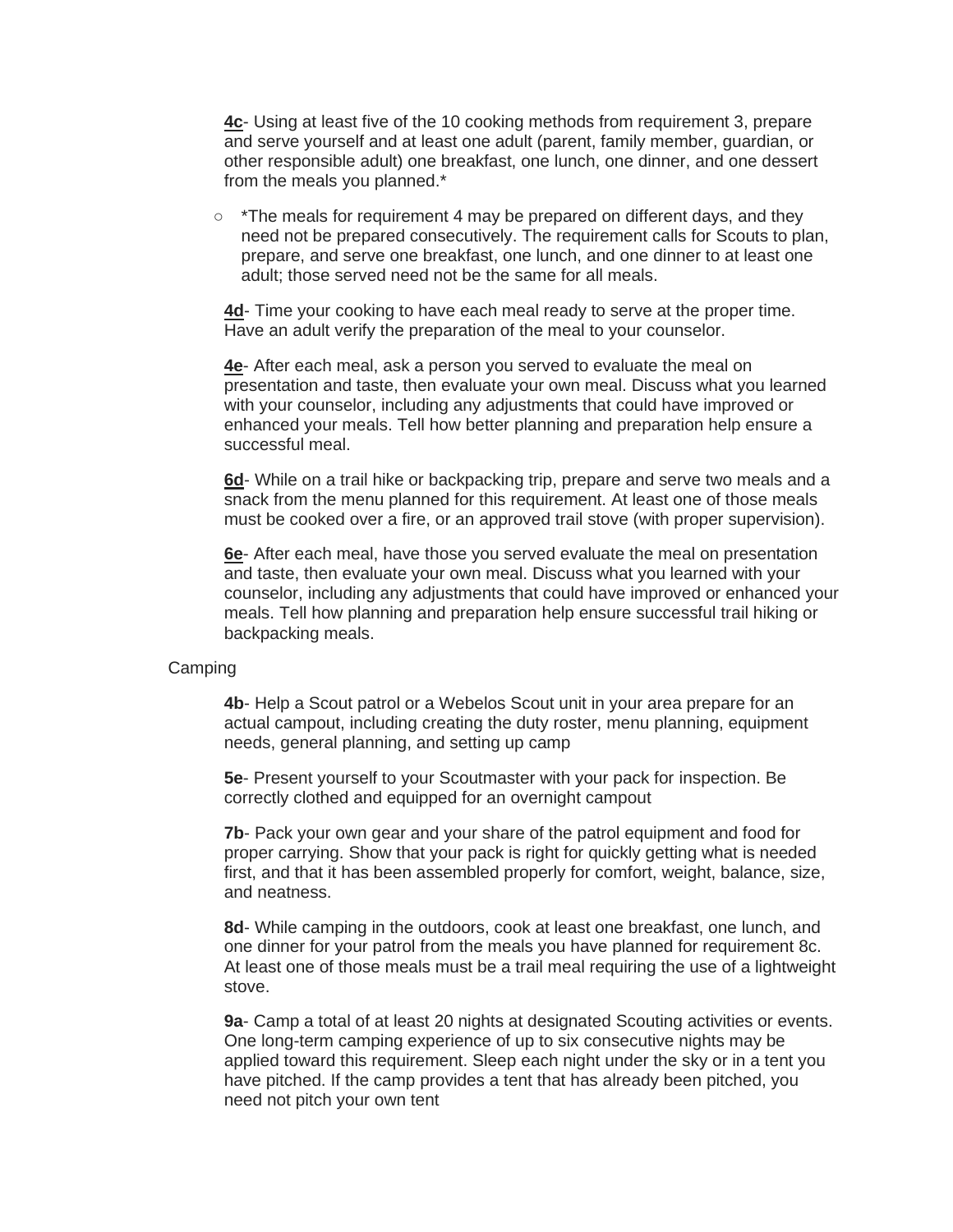- **9b** (Rainey Mountain Hike can cover this requirement)
	- On any of these camping experiences, you must do TWO of the following, only with proper preparation and under qualified supervision.
		- 1. Hike up a mountain, gaining at least 1,000 vertical feet.
		- 2. Backpack, snowshoe, or cross-country ski for at least 4 miles
		- 3. Take a bike trip of at least 15 miles or at least four hours.
		- 4. Take a nonmotorized trip on the water of at least four hours or 5 miles.
		- 5. Plan and carry out an overnight snow camping experience.
		- 6. Rappel down a rappel route of 30 feet or more.

**9c**- Perform a conservation project approved by the landowner or land managing agency. This can be done alone or with others.

#### Signs, Signals, and Codes

**7**- On a Scout outing, lay out a trail for your patrol or troop to follow. Cover at least one mile in distance and use at least six different trail signs and markers. After the Scouts have completed the trail, follow no-trace principles by replacing or returning trail markers to their original locations.

### **Geocaching**

**9**- Plan a geohunt for a youth group such as your troop or a neighboring pack, at school, or your place of worship. Choose a theme, set up a course with at least four waypoints, teach the players how to use a GPS unit, and play the game. Tell your counselor about your experience, and share the materials you used and developed for this event.

#### Entrepreneurship

**3-** Identify and interview an individual who has started a business. Learn about this person's educational background, early work experiences, where the idea for the business came from, and what was involved in starting the business. Find out how the entrepreneur raised the capital (money) to start the business, examples of successes and challenges faced, and how the business is currently doing (if applicable). Discuss with your counselor what you have learned.

## *Nature Lodge*

Astronomy

**5b**- Using the internet (with your parent's permission) and other resources, find out when each of the five most visible planets that you identified in requirement 5a will be observable in the evening sky during the next 12 months, then compile this information in the form of a chart or table.

**5d**- Observe a planet and describe what you saw

**6b**- Sketch the phase and position of the Moon, at the same hour and place, for four nights within a one-week period. Include landmarks on the horizon such as hills, trees, and buildings. Explain the changes you observe.

**8\*** (if not able to be done at camp - Weather Permitting)-

With your counselor's approval and guidance, do ONE of the following:

(a) Visit a planetarium or astronomical observatory. Submit a written report, a scrapbook, or a video presentation afterward to your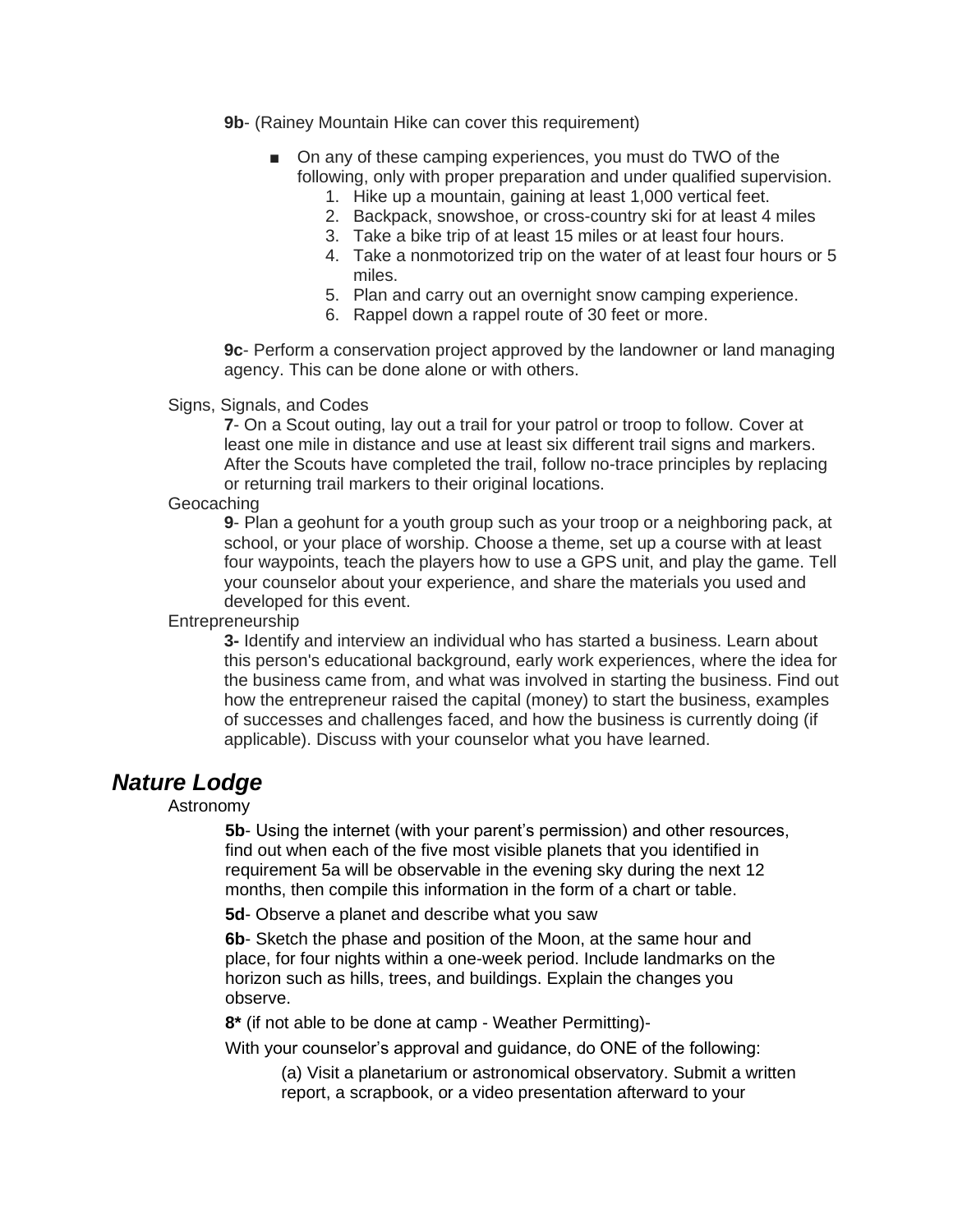counselor that includes the following information: (1) Activities occurring there (2) Exhibits and displays you saw (3) Telescopes and other instruments being used (4) Celestial objects you observed

(b) Plan and participate in a three-hour observation session that includes using binoculars or a telescope. List the celestial objects you want to observe, and find each on a star chart or in a guidebook. Prepare a log or notebook. Discuss with your counselor what you hope to observe prior to your observation session. Review your log or notebook with your counselor afterward.\*

(c) Plan and host a star party for your Scout troop or other group such as your class at school. Use binoculars or a telescope to show and explain celestial objects to the group.

#### Bird Study

**5**- Observe and be able to identify at least 20 species of wild birds. Prepare a field notebook, making a separate entry for each species, and record the following information from your field observations and other references.

(a) Note the date and time.

(b) Note the location and habitat.

(c) Describe the bird's main feeding habitat and list two types of food that the bird is likely to eat.

(d) Note whether the bird is a migrant or a summer, winter, or year-round resident of your area.

**8**- (a) Go on a field trip with a local club or with others who are knowledgeable about birds in your area.

(1) Keep a list or fill out a checklist of all the birds your group observed during the field trip.

(2) Tell your counselor which birds your group saw and why some species were common and some were present in small numbers.

(3) Tell your counselor what makes the area you visited good for finding birds.

(b) By using a public library, the internet, or contacting the National Audubon Society, find the name and location of the Christmas Bird Count nearest your home and obtain the results of a recent count.

(1) Explain what kinds of information are collected during the annual event.

(2) Tell your counselor which species are most common, and explain why these birds are abundant.

(3) Tell your counselor which species are uncommon, and explain why these were present in small numbers. If the number of birds of these species is decreasing, explain why, and what, if anything, could be done to reverse their decline.

Reptile and Amphibian Study

**8**- Choose a reptile or amphibian that you can observe at a local zoo, aquarium, nature center, or other such exhibit (such as your classroom or school). Study the specimen weekly for a period of three months. At each visit, sketch the specimen in its captive habitat and note any changes in its coloration, shedding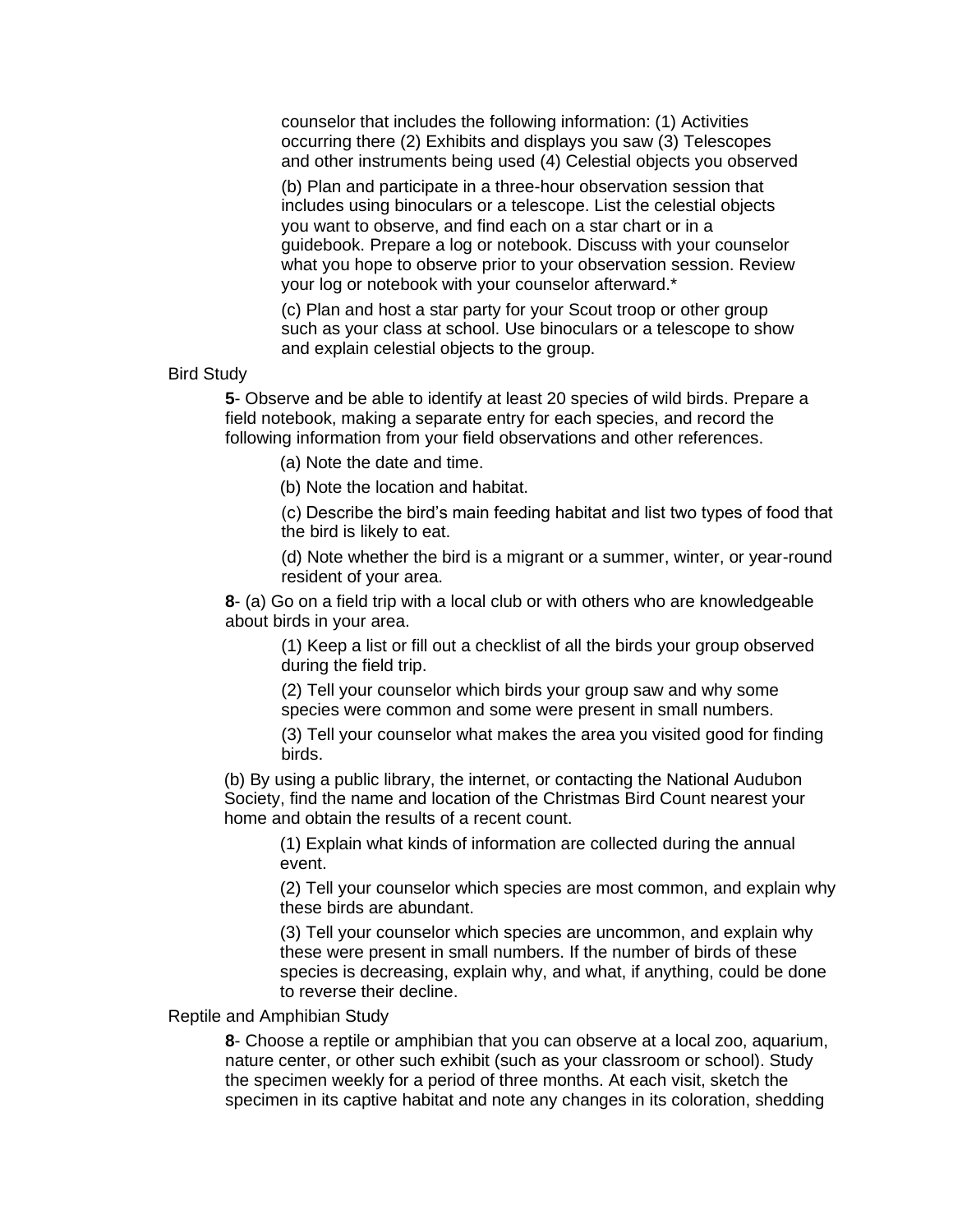of skins, and general habits and behavior. Discuss with your counselor how the animal you observed was cared for to include its housing and habitat, how the lighting, temperature, and humidity were maintained, and any veterinary care requirements.

Find out, either from information you locate on your own or by talking to the caretaker, what this species eats and what are its native habitat and home range, preferred climate, average life expectancy, and natural predators. Also identify any human-caused threats to its population and any laws that protect the species and its habitat. After the observation period, share what you have learned with your counselor.

**9\*** (if not able to be done at camp) - Do TWO of the following:

(a) Identify at night three kinds of toads or frogs by their voices. Imitate the song of each for your counselor. Stalk each with a flashlight and discover how each sings and from where.

(b) Identify by sight eight species of reptiles or amphibians.

(c) Using visual aids, give a brief talk to a small group on three different reptiles and amphibians.

#### **Weather**

**9**- Do ONE of the following:

(a) Make one of the following instruments: wind vane, anemometer, rain gauge, hygrometer. Keep a daily weather log for one week using information from this instrument as well as from other sources such as local radio and television stations, NOAA Weather Radio All Hazards, and internet sources (with your parent's permission). Record the following information at the same time every day: wind direction and speed, temperature, precipitation, and types of clouds. Be sure to make a note of any morning dew or frost. In the log, also list the weather forecasts from radio or television at the same time each day and show how the weather really turned out.

(b) Visit a National Weather Service office or talk with a local radio or television weathercaster, private meteorologist, local agricultural extension service officer, or university meteorology instructor. Find out what type of weather is most dangerous or damaging to your community. Determine how severe weather and flood warnings reach the homes in your community

#### **Oceanography**

**7**- Do ONE of the following:

(a) Make a plankton net. Tow the net by a dock, wade with it, hold it in a current, or tow it from a rowboat.\* Do this for about 20 minutes. Save the sample. Examine it under a microscope or high-power glass. Identify the three most common types of plankton in the sample.

(b) Make a series of models (clay or plaster and wood) of a volcanic island. Show the growth of an atoll from a fringing reef through a barrier reef. Describe the Darwinian theory of coral reef formation.

(c) Measure the water temperature at the surface, midwater, and bottom of a body of water four times daily for five consecutive days.\* You may measure depth with a rock tied to a line. Make a Secchi disk to measure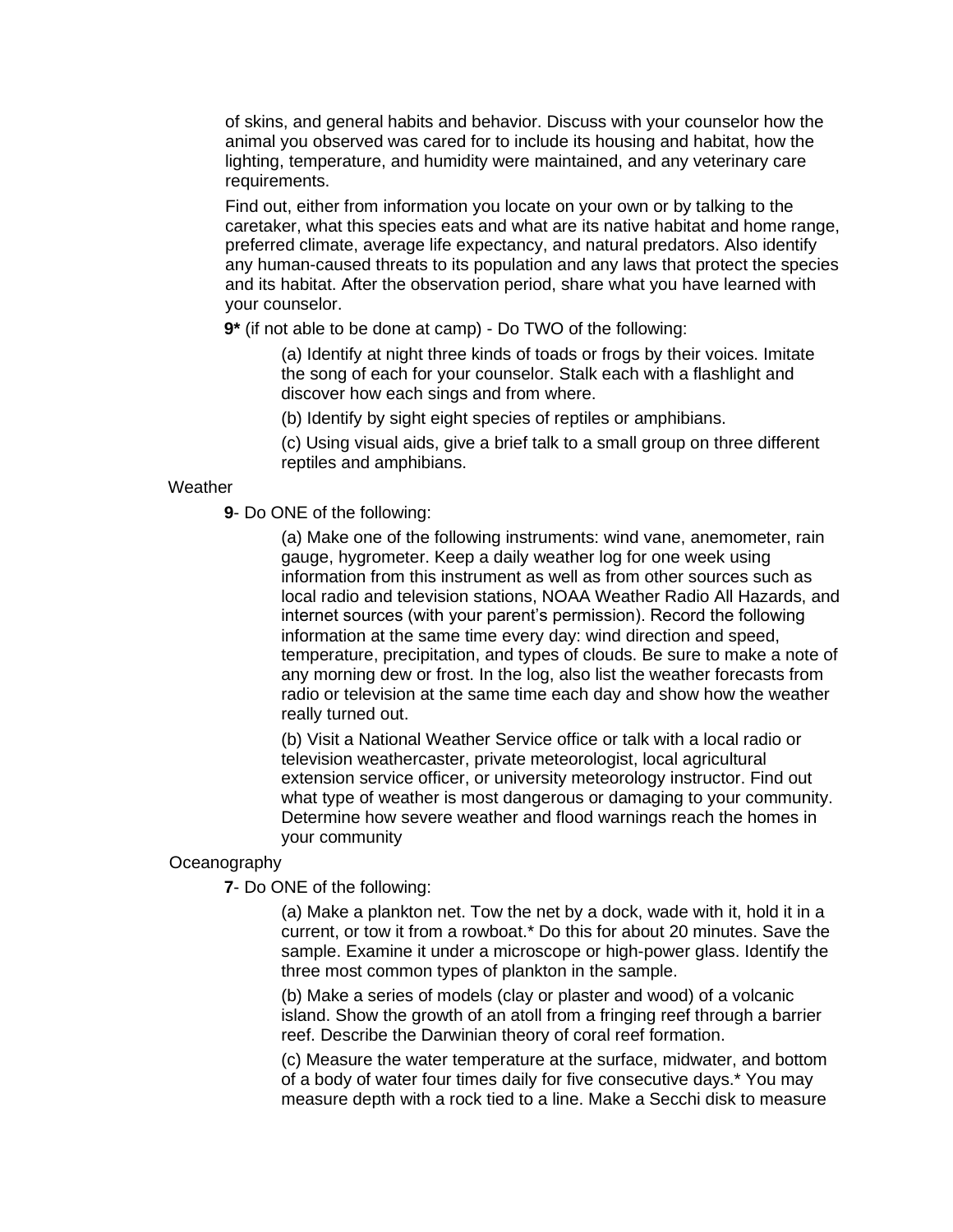turbidity (how much suspended sedimentation is in the water). Measure the air temperature. Note the cloud cover and roughness of the water. Show your findings (air and water temperature, turbidity) on a graph. Tell how the water temperature changes with air temperature.

(d) Make a model showing the inshore sediment movement by littoral currents, tidal movement, and wave action. Include such formations as high and low waterlines, low-tide terrace, berm, and coastal cliffs. Show how offshore bars are built up and torn down.

(e) Make a wave generator. Show reflection and refraction of waves. Show how groins, jetties, and breakwaters affect these patterns.

(f) Track and monitor satellite images available on the Internet for a specific location for three weeks. Describe what you have learned to your counselor

#### Mining in Society

**5**- Do ONE of the following:

(a) With your parent's approval and your counselor's assistance, use the Internet to find and take a virtual tour of two types of mines. Determine the similarities and differences between them regarding resource exploration, mine planning and permitting, types of equipment used, and the minerals produced. Discuss with your counselor what you learned from your Internet-based mine tours. mining in society 3

(b) With your parent's permission and counselor's approval, visit a mining or minerals exhibit at a museum. Find out about the history of the museum's exhibit and the type of mining it represents. Give three examples of how mineral resources have influenced history.

(c) With your parent's permission and counselor's approval, visit an active mine.\* Find out about the tasks required to explore, plan, permit, mine, and process the resource mined at that site. Take photographs if allowed, and request brochures from your visit. Share photos, brochures, and what you have learned with your counselor.

(d) With your parent's permission and counselor's approval, visit a mining equipment manufacturer or supplier.\* Discuss the types of equipment produced or supplied there, and in what part of the mining process this equipment is used. Take photographs if allowed, and request brochures from your visit. Share photos, brochures, and what you have learned with your counselor.

(e) Discuss with your counselor two methods used to reduce rock in size, one of which uses a chemical process to extract a mineral. Explain the difference between smelting and refining.

(f) Learn about the history of a local mine, including what is or was mined there, how the deposit was found, the mining techniques and processes used, and how the mined resource is or was used. Find out from a historian, community leader, or business person how mining has affected your community. Note any social, cultural, or economic consequences of mining in your area. Share what you have learned with your counselor.

**7**- Do ONE of the following:

(a) Explore the anticipated benefits of interplanetary mining. Learn how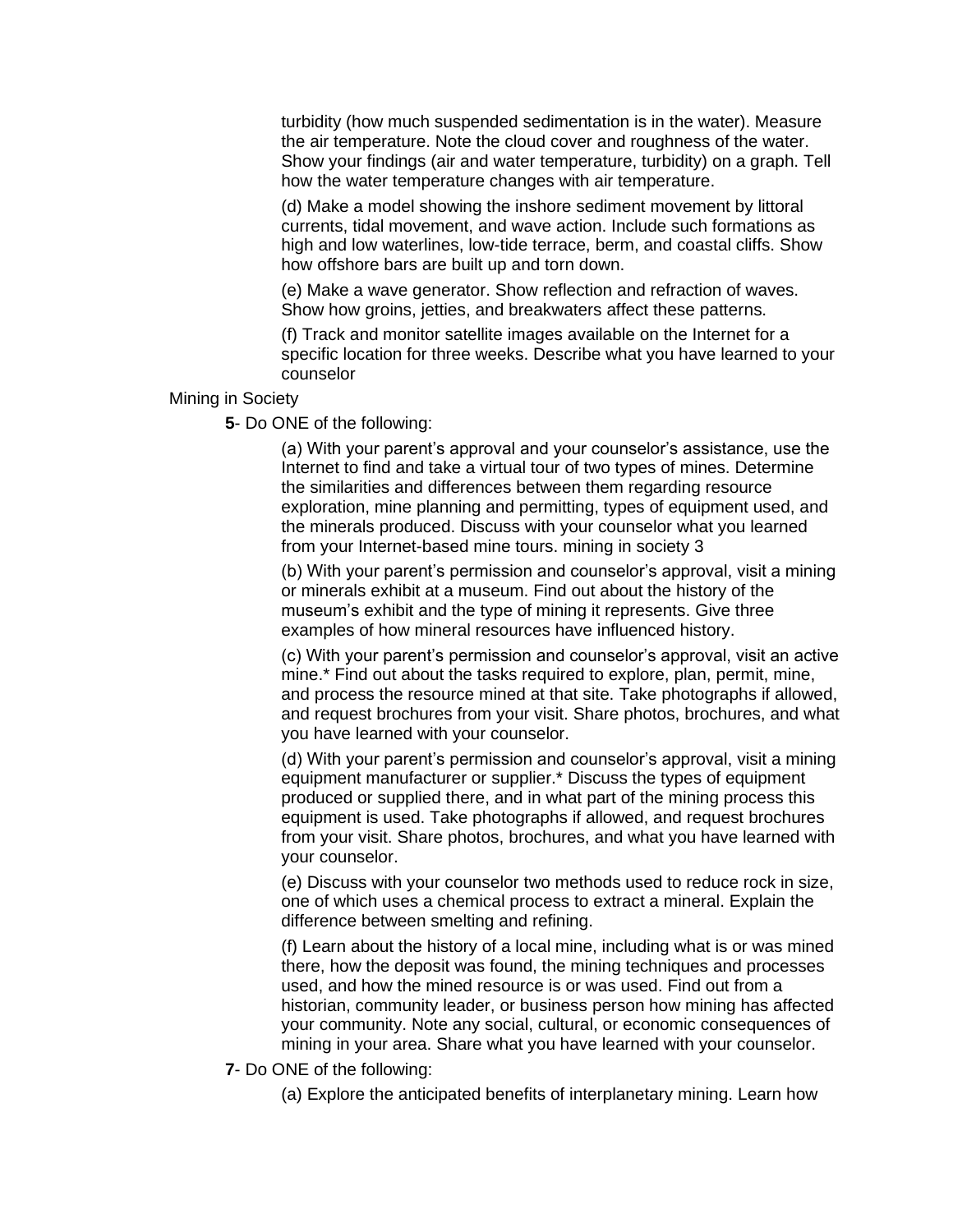NASA and private investors may search for, extract, and process minerals in outer space, and the primary reasons for mining the moon, other planets, or nearEarth asteroids. Find out how exploration and mineral processing in space differ from exploration on Earth. Share what you have learned with your counselor, and discuss the difficulties encountered in exploring, collecting, and analyzing surface or nearsurface samples in space.

(b) Identify three minerals found dissolved in seawater or found on the ocean floor, and list three places where the ocean is mined today. Share this information with your counselor, and discuss the chief incentives for mining the oceans for minerals, the reclamation necessary after mining is over, and any special concerns when mining minerals from the ocean. Find out what sustainability problems arise from mining the oceans. Discuss what you learn with your counselor.

(c) Learn what metals and minerals are recycled after their original use has ended. List four metals and two nonmetals, and find out how each can be recycled. Find out how recycling affects the sustainability of natural resources and how this idea is related to mining. Discuss what you learn with your counselor.

(d) With your parent's permission, use the Internet and other resources to determine the current price of gold, copper, aluminum, or other commodities like cement or coal, and find out the five-year price trend for two of these. Report your findings to your counselor.

**8**- Do ONE of the following:

(a) With your parent's and counselor's approval, meet with a worker in the mining industry. Discuss the work, equipment, and technology used in this individual's position, and learn about a current project. Ask to see reports, drawings, and/or maps made for the project. Find out about the educational and professional requirements for this individual's position. Ask how the individual's mining career began. Discuss with your counselor what you have learned.

(b) Find out about three career opportunities in the mining industry. Pick one and find out the education, training, and experience required for this profession. Discuss this with your counselor, and explain why this profession might interest you.

(c) With your parent's permission and counselor's approval, visit a career academy or community college to learn about educational and training requirements for a position in the mining industry that interests you. Find out why this position is critical to the mining industry, and discuss what you learned with your counselor.

### Geology

**5**-Do ONE of the following (a OR b OR c OR d):

(a) Surface and Sedimentary Processes Option

(1) Conduct an experiment approved by your counselor that demonstrates how sediments settle from suspension in water. Explain to your counselor what the exercise shows and why it is important.

(2) Using topographical maps provided by your counselor, plot the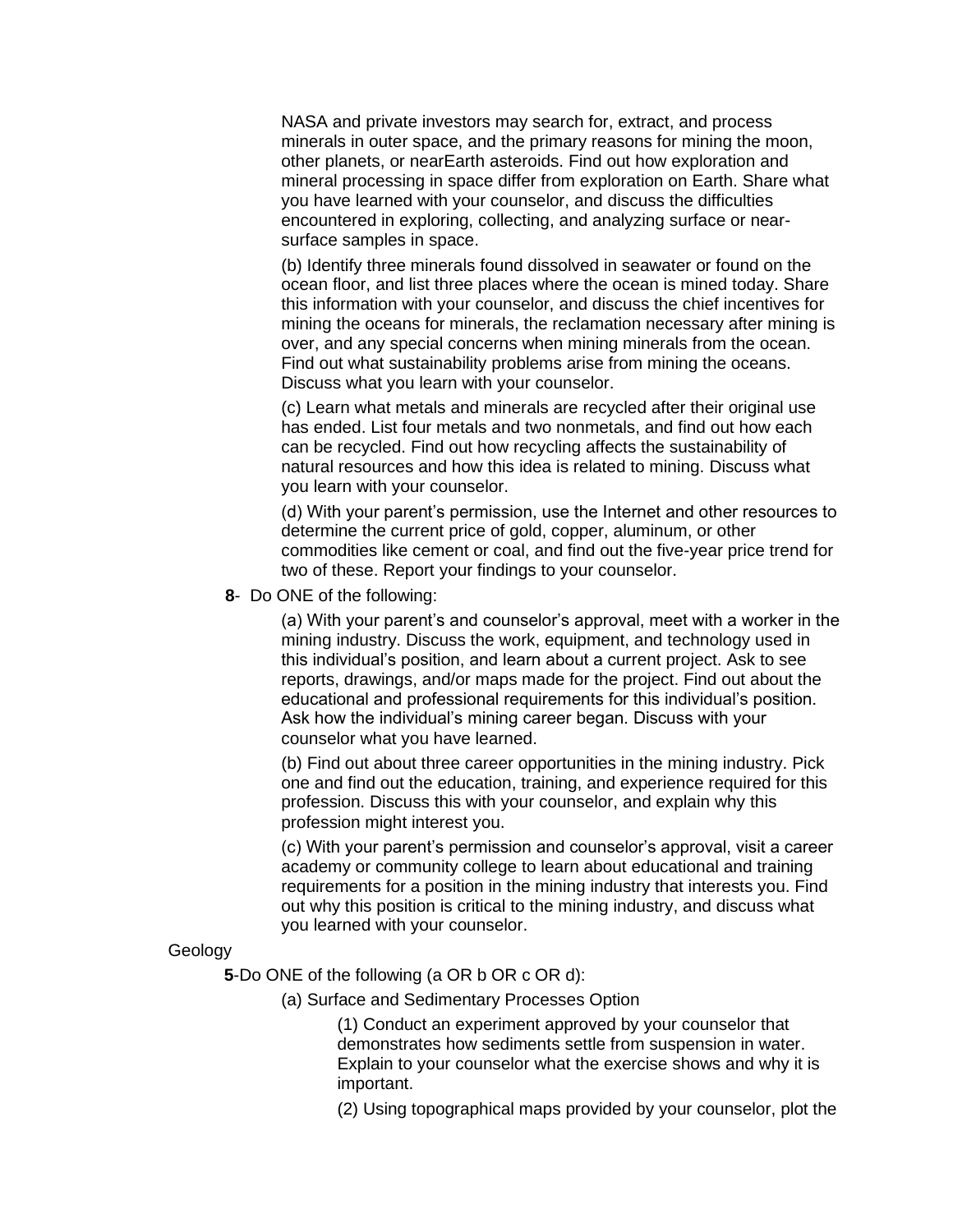stream gradients (different elevations divided by distance) for four different stream types (straight, meandering, dendritic, trellis). Explain which ones flow fastest and why, and which ones will carry larger grains of sediment and why.

(3) On a stream diagram, show areas where you will find the following features: cut bank, fill bank, point bar, medial channel bars, lake delta. Describe the relative sediment grain size found in each feature.

(4) Conduct an experiment approved by your counselor that shows how some sedimentary material carried by water may be too small for you to see without a magnifier.

(5) Visit a nearby stream. Find clues that show the direction of water flow, even if the water is missing. Record your observations in a notebook, and sketch those clues you observe. Discuss your observations with your counselor.

(b) Energy Resources Option

(1) List the top five Earth resources used to generate electricity in the United States.

(2) Discuss source rock, trap, and reservoir rock—the three components necessary for the occurrence of oil and gas underground.

(3) Explain how each of the following items is used in subsurface exploration to locate oil or gas: reflection seismic, electric well logs, stratigraphic correlation, offshore platform, geologic map, subsurface structure map, subsurface isopach map, and core samples and cutting samples.

(4) Using at least 20 data points provided by your counselor, create a subsurface structure map and use it to explain how subsurface geology maps are used to find oil, gas, or coal resources.

(5) Do ONE of the following activities:

(a) Make a display or presentation showing how oil and gas or coal is found, extracted, and processed. You may use maps, books, articles from periodicals, and research found on the internet (with your parent's permission). Share the display with your counselor or a small group (such as your class at school) in a five-minute presentation.

(b) With your parent's and counselor's permission and assistance, arrange for a visit to an operating drilling rig. While there, talk with a geologist and ask to see what the geologist does onsite. Ask to see cutting samples taken at the site.

(c) Mineral Resources Option

1) Define rock. Discuss the three classes of rocks including their origin and characteristics.

(2) Define mineral. Discuss the origin of minerals and their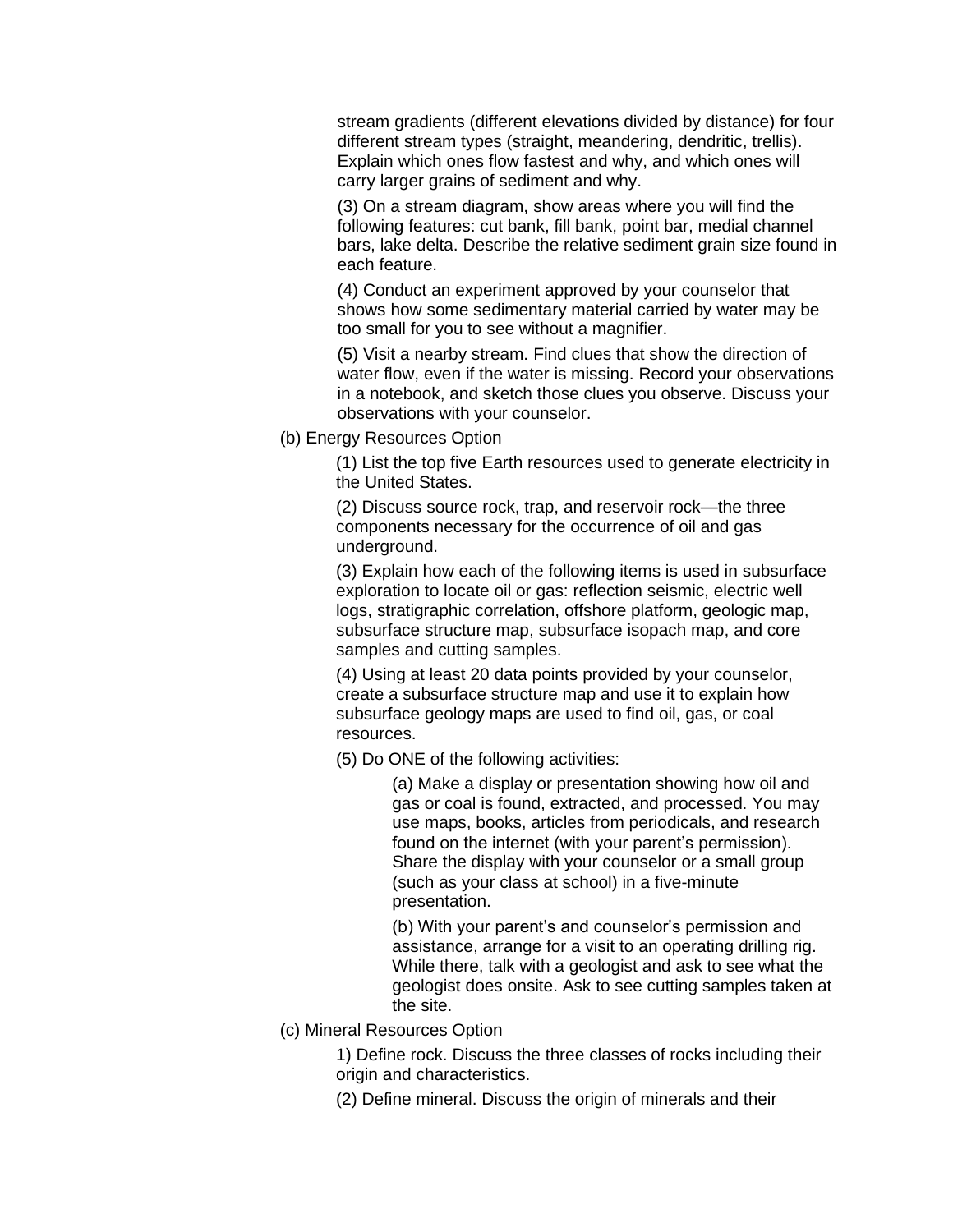chemical composition and identification properties, including hardness, specific gravity, color, streak, cleavage, luster, and crystal form.

(3) Do ONE of the following:

(a) Collect 10 different rocks or minerals. Record in a notebook where you obtained (found, bought, traded) each one. Label each specimen, identify its class and origin, determine its chemical composition, and list its physical properties. Share your collection with your counselor.

(b) With your counselor's assistance, identify 15 different rocks and minerals. List the name of each specimen, tell whether it is a rock or mineral, and give the name of its class (if it is a rock) or list its identifying physical properties (if it is a mineral).

(4) List three of the most common road-building materials used in your area. Explain how each material is produced and how each is used in road building.

(5) Do ONE of the following activities:

(a) With your parent's and counselor's approval, visit an active mining site, quarry, or sand and gravel pit. Tell your counselor what you learned about the resources extracted from this location and how these resources are used by society.

(b) With your counselor, choose two examples of rocks and two examples of minerals. Discuss the mining of these materials and describe how each is used by society.

(c) With your parent's and counselor's approval, visit the office of a civil engineer and learn how geology is used in construction. Discuss what you learned with your counselor.

(d) Earth History Option

(1) Create a chart showing suggested geological eras and periods. Determine which period the rocks in your region might have been formed.

(2) Explain the theory of plate tectonics.

(3) Explain to your counselor the processes of burial and fossilization, and discuss the concept of extinction.

(4) Explain to your counselor how fossils provide information about ancient life, environment, climate, and geography. Discuss the following terms and explain how animals from each habitat obtain food: benthonic, pelagic, littoral, lacustrine, open marine, brackish, fluvial, eolian, protected reef.

(5) Collect 10 different fossil plants or animals OR (with your counselor's assistance) identify 15 different fossil plants or animals. Record in a notebook where you obtained (found, bought, traded) each one. Classify each specimen to the best of your ability, and explain how each one might have survived and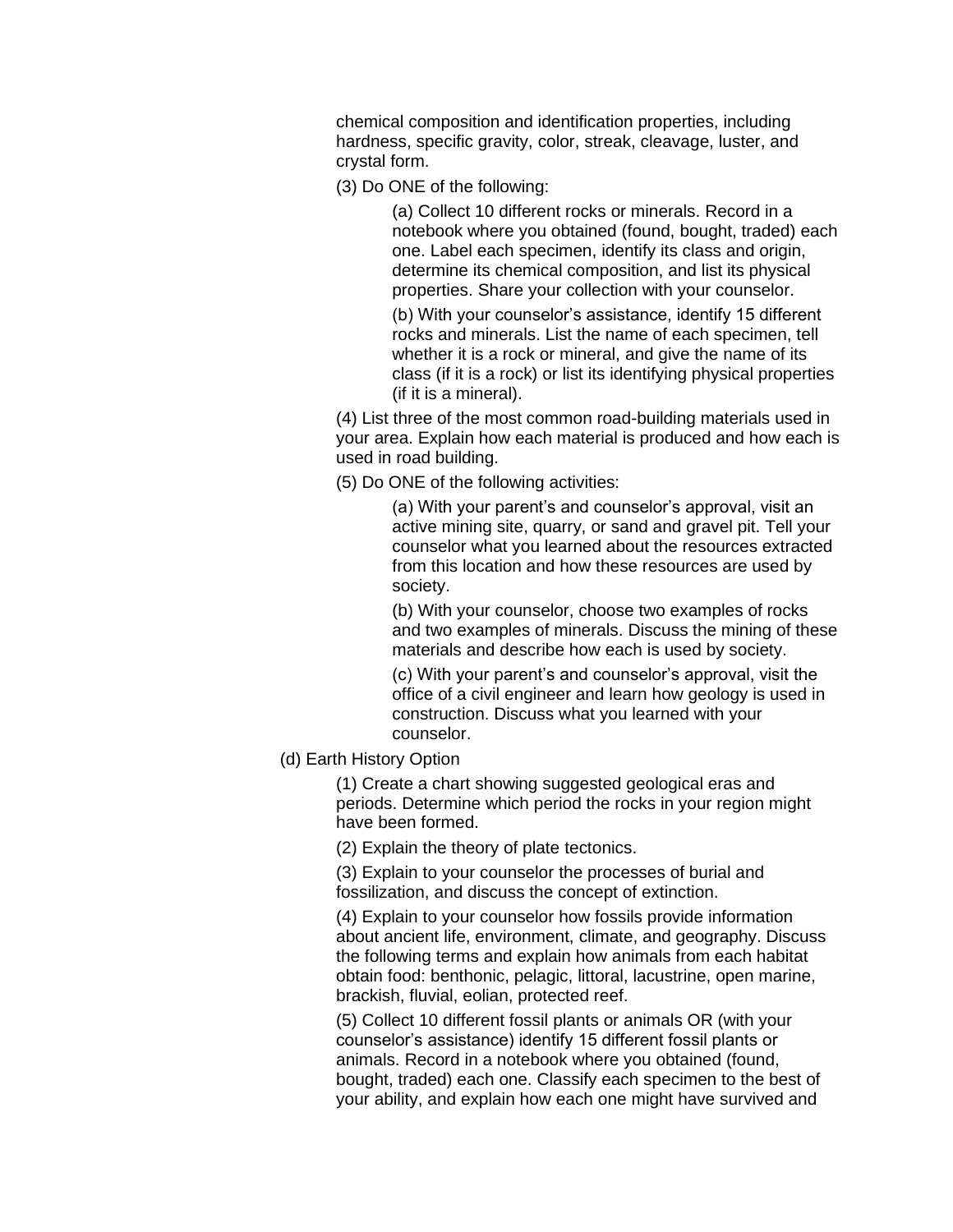obtained food. Tell what else you can learn from these fossils.

(6) Do ONE of the following:

(a) Visit a science museum or the geology department of a local university that has fossils on display. With your parent's and counselor's approval, before you go, make an appointment with a curator or guide who can show you how the fossils are preserved and prepared for display.

(b) Visit a structure in your area that was built using fossiliferous rocks. Determine what kind of rock was used and tell your counselor the kinds of fossil evidence you found there.

(c) Visit a rock outcrop that contains fossils. Determine what kind of rock contains the fossils, and tell your counselor the kinds of fossil evidence you found at the outcrop.

(d) Prepare a display or presentation on your state fossil. Include an image of the fossil, the age of the fossil, and its classification. You may use maps, books, articles from periodicals, and research found on the internet (with your parent's permission). Share the display with your counselor or a small group (such as your class at school). If your state does not have a state fossil, you may select a state fossil from a neighboring state.

### Insect Study

**5a**- Observe 20 different live species of insects in their habitat. In your observations, include at least four orders of insects.

**5b**- Make a scrapbook of the 20 insects you observe in 5a. Include photographs, sketches, illustrations, and articles. Label each insect with its common and scientific names, where possible. Share your scrapbook with your merit badge counselor.

**6a**- From your scrapbook collection, identify three species of insects helpful to humans and five species of insects harmful to humans.

**6b**- Discuss the use of integrated pest management vs. chemical methods of insect control. What are the advantages and disadvantages of each?

**9**- Raise an insect through complete metamorphosis from its larval stage to its adult stage (e.g., raise a butterfly or moth from a caterpillar).\*

**10**- Do ONE of the following:

(a) Observe an ant colony in a formicarium (ant farm). Find the queen and worker ants. Explain to your counselor the different chambers found within an ant colony.

(b) Study a hive of bees. Remove the combs and find the queen. Estimate the amount of brood and count the number of queen cells. Explain how to determine the amount of honey in the hive.

**Nature** 

**4a1**- In the field, identify eight species of birds

**4d1**- Collect and identify either in the field or through photographs 10 species of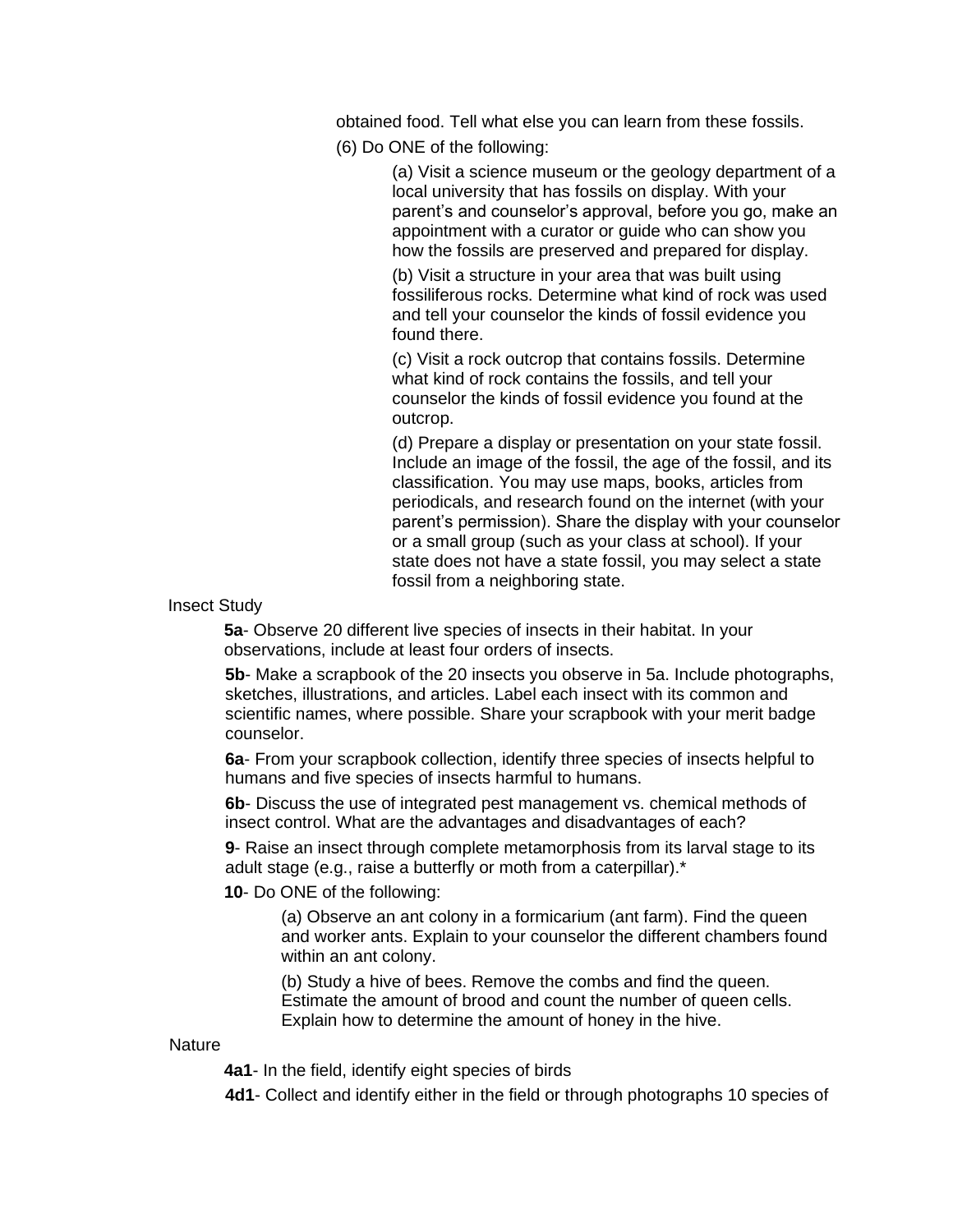insects or spiders.\*

**4d2**- Hatch an insect from the pupa or cocoon; OR hatch adults from nymphs; OR keep larvae until they form pupae or cocoons; OR keep a colony of ants or bees through one season

**4e2**- Collect four kinds of animal food eaten by fish in the wild.

**4f2**- Collect, mount, and label six shells.

**4g2**- Collect and label the seeds of six plants OR the leaves of 12 plants.

**4h1**- Collect and identify soils found in different layers of a soil profile.

**4h2**- Collect and identify five different types of rocks from your area.

Fish and Wildlife Management

**7**- Do ONE of the following:

a. Determine the age of five species of fish from scale samples or identify various age classes of one species in a lake and report the results.

b. Conduct a creel census on a small lake to estimate catch per unit effort.

c. Examine the stomach contents of three fish and record the findings. It is not necessary to catch any fish for this option. You may visit a cleaning station set up for fishermen or find another, similar alternative.

d. Make a freshwater aquarium. Include at least four species of native plants and four species of animal life, such as whirligig beetles, freshwater shrimp, tadpoles, water snails, and golden shiners. After 60 days of observation, discuss with your counselor the life cycles, food chains, and management needs you have recognized. After completing requirement 7d to your counselor's satisfaction, with your counselor's assistance, check local laws to determine what you should do with the specimens you have collected.

### **Fishing**

**7**- Obtain and review the regulations affecting game fishing where you live. Explain why they were adopted and what is accomplished by following them.

**9\***(if not able to be done at camp)- Catch at least one fish and identify it.

**10**- If regulations and health concerns permit, clean and cook a fish you have caught. If you are unable to catch a fish for eating, acquire a fish, clean the fish you acquired, and cook the fish you acquired. (It is not required that you eat the fish.)

#### Fly Fishing

**6**-Go to a suitable fishing location and observe what fish may be eating both above and beneath the water's surface. Explain the importance of matching the hatch.

**8**-Obtain and review a copy of the regulations affecting game fishing where you live or where you plan to fish. Explain why they were adopted and what is accomplished by following them.

**10\*** (if not able to be done at camp)- Catch at least one fish using a fly rod and a fly. Identify it and quickly release it live back into the water. Discuss this experience with your counselor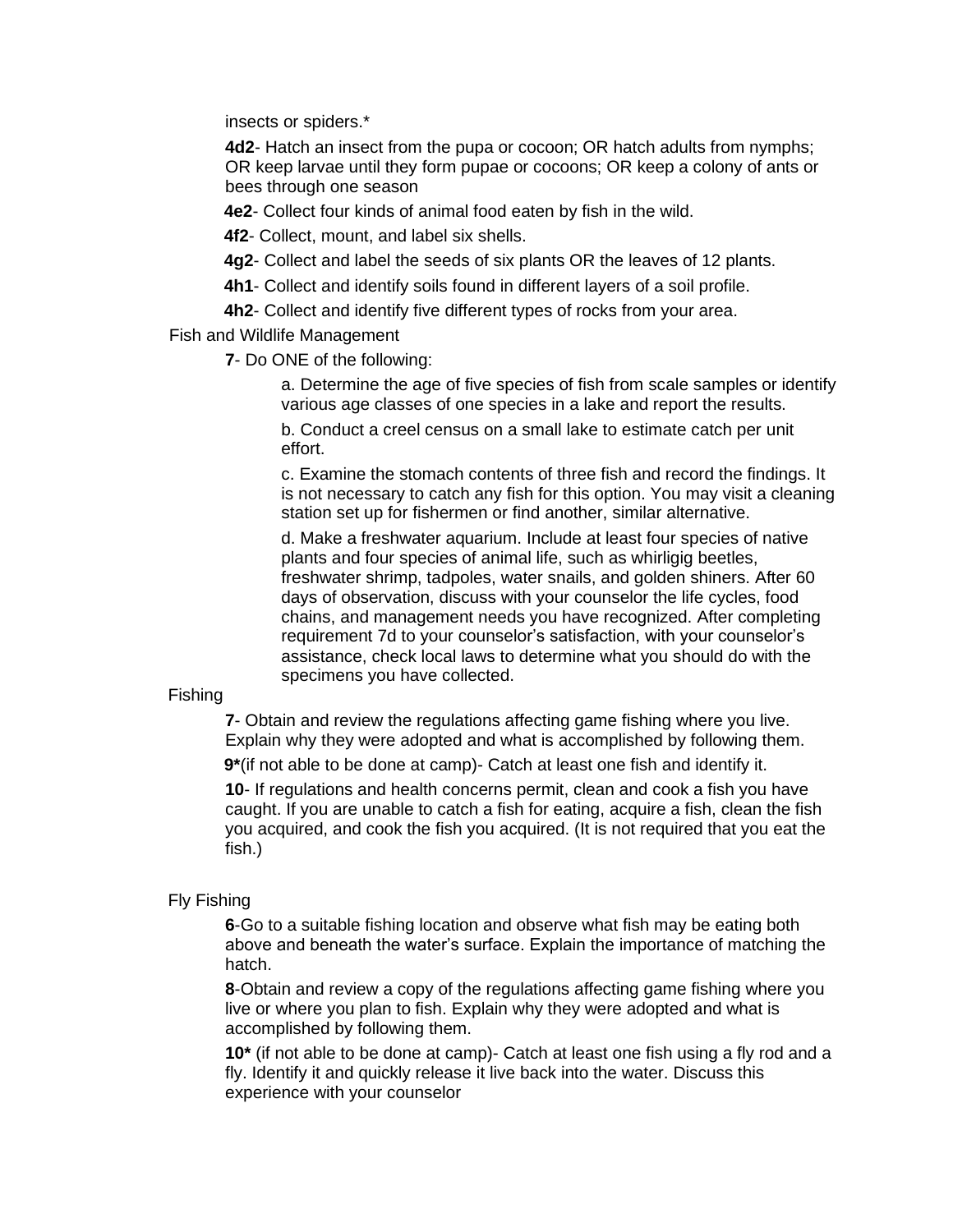**11**- If regulations and health concerns permit, clean and cook a fish you have caught. If you are unable to catch a fish for eating, acquire a fish, clean the fish you acquired, and cook the fish you acquired. (It is not required that you eat the fish.)

Forestry

**1**- Prepare a field notebook, make a collection, and identify 15 species of trees, wild shrubs, or vines in a local forested area. Write a description in which you identify and discuss the following:

- (a) The characteristics of leaf, twig, cone, or fruiting bodies
- (b) The habitat in which these trees, shrubs, or vines are found

(c) The important ways each tree, shrub, or vine is used by humans or wildlife and whether the species is native or was introduced to the area. If it is not native, explain whether it is considered invasive or potentially invasive.

**5**- With your parent's and counselor's approval, do ONE of the following:

(a) Visit a managed public or private forest area with the manager or a forester who is familiar with it. Write a brief report describing the type of forest, the management objectives, and the forestry techniques used to achieve the objectives.

(b) With a knowledgeable individual, visit a logging operation or woodusing manufacturing plant. Write a brief report describing the following:

> (1) The species and size of trees being harvested or used and the location of the harvest area or manufacturer

(2) The origin of the forest or stands of trees being utilized (e.g., planted or natural)

(3) The forest's successional stage. What is its future?

(4) Where the trees are coming from (land ownership) or where they are going (type of mill or processing plant)

- (5) The products that are made from the trees
- (6) How the products are made and used

(7) How waste materials from the logging operation or manufacturing plant are disposed of or utilized

(c) Take part in a forest-fire prevention campaign in cooperation with your local fire warden, state wildfire agency, forester, or counselor. Write a brief report describing the campaign, how it will help prevent wildfires, and your part in it.

**8**- Visit one or more local foresters and write a brief report about the person (or persons). Or, write about a forester's occupation including the education, qualifications, career opportunities, and duties related to forestry.

### Plant Science

**5**- Tell how to propagate plants by seeds, roots, cuttings, tubers, and grafting. Grow a plant by ONE of these methods.

**6**- List by common name at least 10 native plants and 10 cultivated plants that grow near your home. List five invasive nonnative plants in your area and tell how they may be harmful. Tell how the spread of invasive plants may be avoided or controlled in ways that are not damaging to humans, wildlife, and the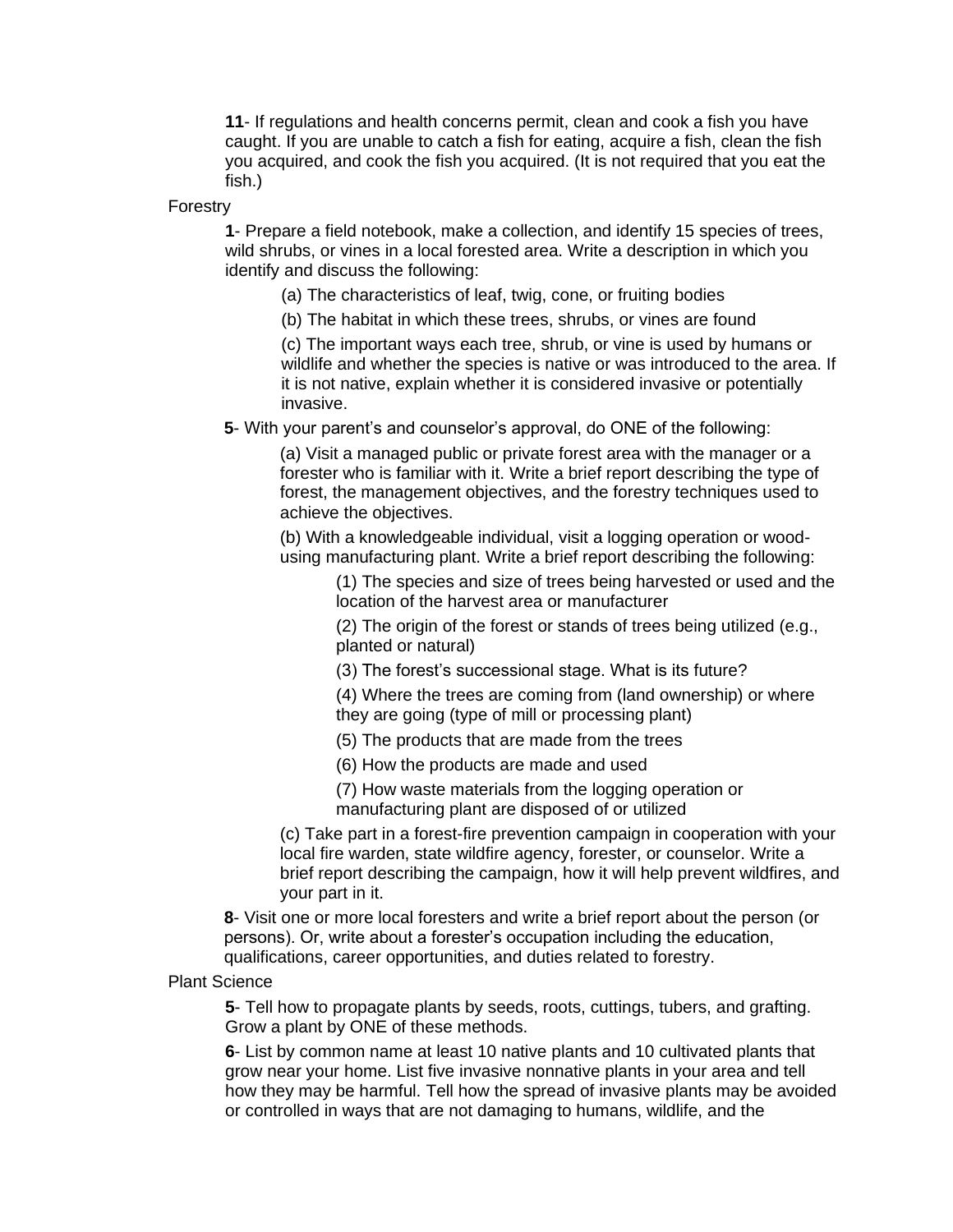environment.

**8**- Choose ONE of the following options and complete each requirement:

Option 1: Agronomy

A. Describe how to prepare a seedbed.

B. Make and use a seed germination tester to test 50 seeds of four of the following plants: corn, cotton, alfalfa, soybeans, clover, wheat, rice, rye, barley. Determine the percentage of live seeds.

C. Tell about one important insect pest and one important disease that damage each of the following: corn, small grains, cotton. Collect and name five weeds that compete with crops in your locality. Tell how to control these weeds without harming people, wildlife, or useful insects.

D. On a map of the United States, identify the chief regions where corn, cotton, forage crops, small grain crops, and oil crops grow. Tell how climate and location of these regions make them leaders in the production of these crops.

E. Complete ONE of the following alternatives:

(1) Corn

(a) Grow a plot of corn and have your plot inspected by your counselor. Record seed variety or experimental code number.

(b) Tell about modern methods of commercial corn farming and the contributions that corn makes to today's food and fuel supply.

(c) Tell about an insect that can damage corn, and explain how it affects corn production and how it is controlled.

(2) Cotton

(a) Grow a plot of cotton and have your plot inspected by your counselor.

(b) Tell about modern methods of commercial cotton farming, and about the uses of cotton fiber and seed and the economic value of this crop.

(c) Tell about an insect that can damage cotton, and explain how it affects cotton production and how it is controlled.

(3) Forage Crops

(a) Collect, count, and label samples of each for display: perennial grasses, annual grasses, legumes, and broadleaf weeds. Indicate how each grass and legume is used. Keep a log of the site where you found each sample and share it with your counselor.

(b) Explain how legumes can be used to enrich the soil and how they may deplete it under certain conditions. Explain how livestock may enrich or deplete the soil.

(c) Name five poisonous plants that are dangerous to livestock, and tell the different ways of using forage crops as feed for livestock.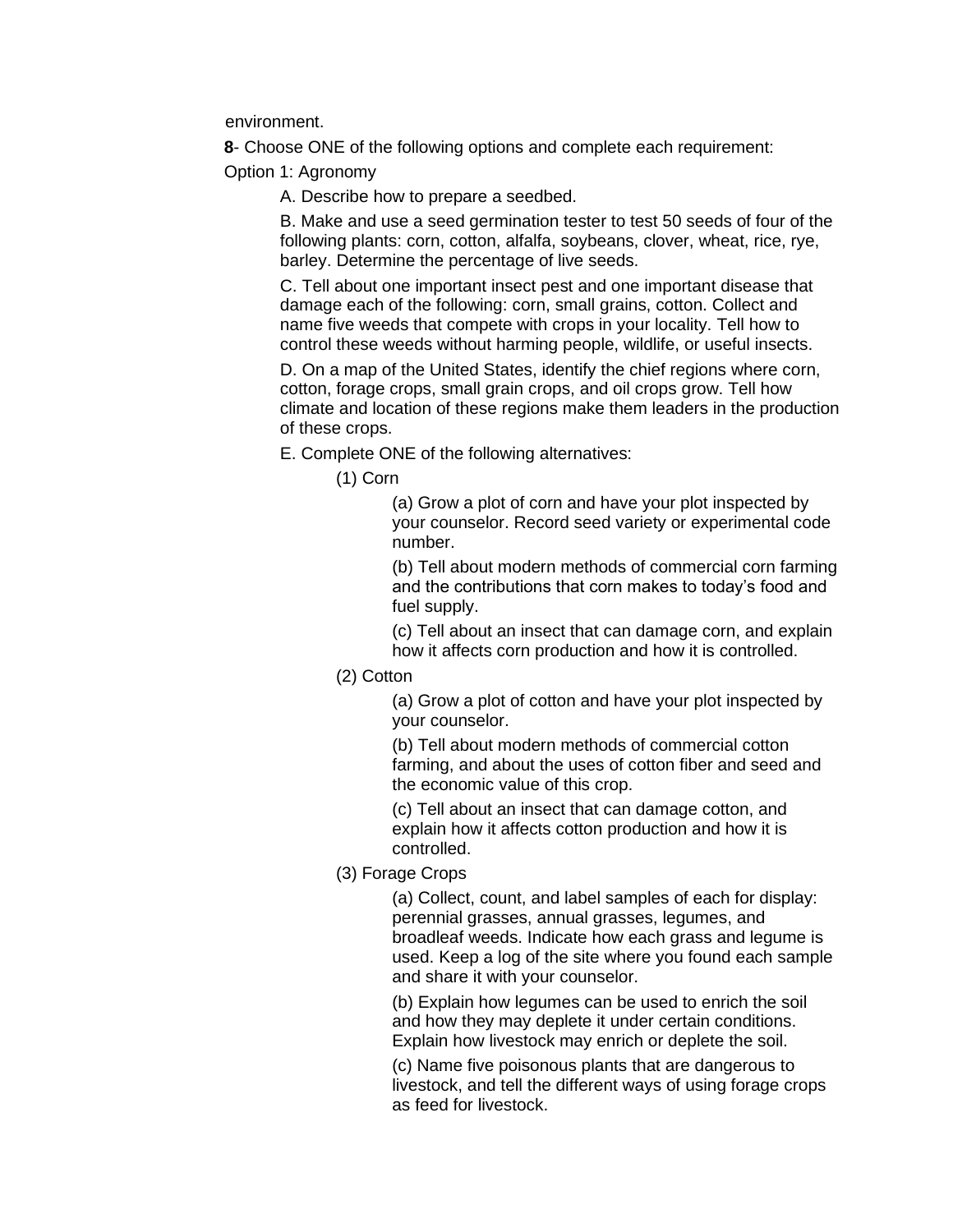(4) Small Grains

(a) Give production figures for small grain crops listed in the U.S. Statistical Report or Agricultural Statistics Handbook for the latest year available.

(b) Help in harvesting a crop of grain. Tell how to reduce harvesting losses and about modern methods of growing one small grain crop.

(c) Visit a grain elevator, flour mill, cereal plant, feed or seed company. Talk with the operator. Take notes, and describe the processes used and tell your patrol, troop, or class about your visit.

(5) Oil Crops

(a) Grow a plot of soybeans and have your plot inspected by your counselor.

(b) Tell about modern methods of growing soybeans on a commercial scale, and discuss the contributions soybeans make to our food supply.

(c) Explain why a killing frost just after emergence is critical for soybeans.

Option 2: Horticulture

A. Visit one of the following places and tell what you learned about horticulture there: public garden, arboretum, retail nursery, wholesale nursery, production greenhouse, or conservatory greenhouse.

B. Explain the following terms: hardiness zone, shade tolerance, pH, moisture requirement, native habitat, texture, cultivar, ultimate size, disease resistance, habit, evergreen, deciduous, annual, perennial. Find out what hardiness zone you live in and list 10 landscape plants you like that are suitable for your climate, giving the common name and scientific name for each.

C. Do ONE of the following:

(1) Explain the difference between vegetative and sexual propagation methods, and tell some horticultural advantages of each. Grow a plant from a stem or root cutting or graft.

(2) Transplant 12 seedlings or rooted cuttings to larger containers and grow them for at least one month.

(3) Demonstrate good pruning techniques and tell why pruning is important.

(4) After obtaining permission, plant a tree or shrub properly in an appropriate site.

D. Do EACH of the following:

(1) Explain the importance of good landscape design and selection of plants that are suitable for particular sites and conditions.

(2) Tell why it is important to know how big a plant will grow.

(3) Tell why slower-growing landscape plants are sometimes a better choice than faster-growing varieties.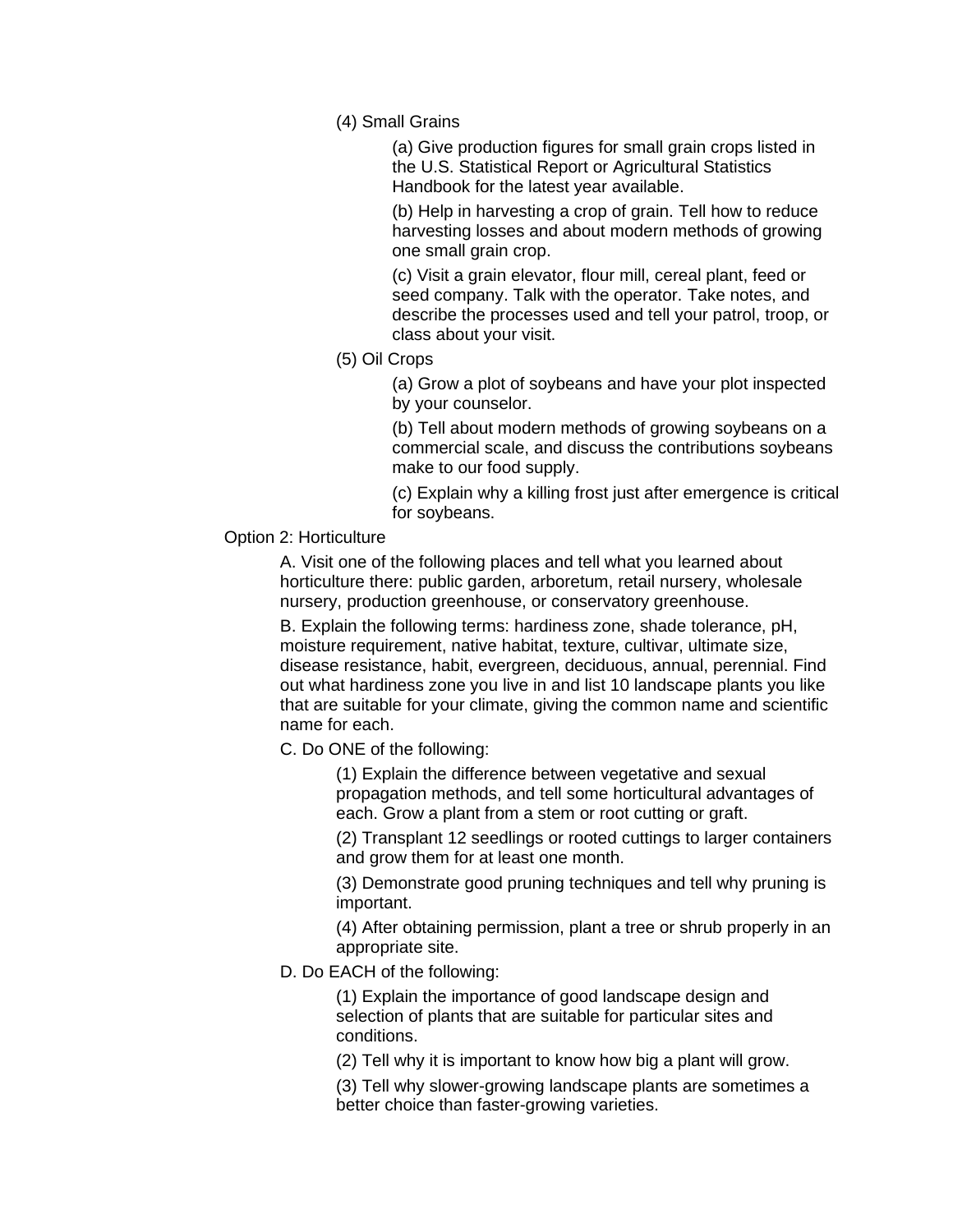E. Choose ONE of the following alternatives and complete EACH of the requirements:

(1) Bedding Plants

(a) Grow bedding plants appropriate for your area in pots or flats from seed or cuttings in a manufactured soil mix. Explain why you chose the mix and tell what is in it.

(b) Transplant plants to a bed in the landscape and maintain the bed until the end of the growing season. Record your activities, observations, materials used, and costs.

(c) Demonstrate mulching, fertilizing, watering, weeding, and deadheading, and tell how each practice helps your plants.

(d) Tell some differences between gardening with annuals and perennials.

(2) Fruit, Berry, and Nut Crops

(a) Plant five fruit or nut trees, grapevines, or berry plants that are suited to your area. Take full care of fruit or nut trees, grapevines, or berry plants through one season.

(b) Prune a tree, vine, or shrub properly. Explain why pruning is necessary.

(c) Demonstrate one type of graft and tell why this method is useful.

(d) Describe how one fruit, nut, or berry crop is processed for use.

(3) Woody Ornamentals

(a) Plant five or more trees or shrubs in a landscape setting. Take full care of the trees or shrubs you have planted for one growing season.

(b) Prune a tree or shrub properly. Explain why pruning is necessary.

(c) List 10 trees (in addition to those listed in general requirement 5 above) and tell your counselor how each is used in the landscape. Give the common and scientific names.

(d) Describe the size, texture, color, flowers, leaves, fruit, hardiness, cultural requirements, and any special characteristics that make each type of tree or shrub attractive or interesting.

(e) Tell five ways trees help improve the quality of our environment.

(4) Home Gardening

(a) Design and plant a garden or landscape that is at least 10 by 10 feet.

(b) Plant 10 or more different types of plants in your garden. Tell why you selected particular varieties of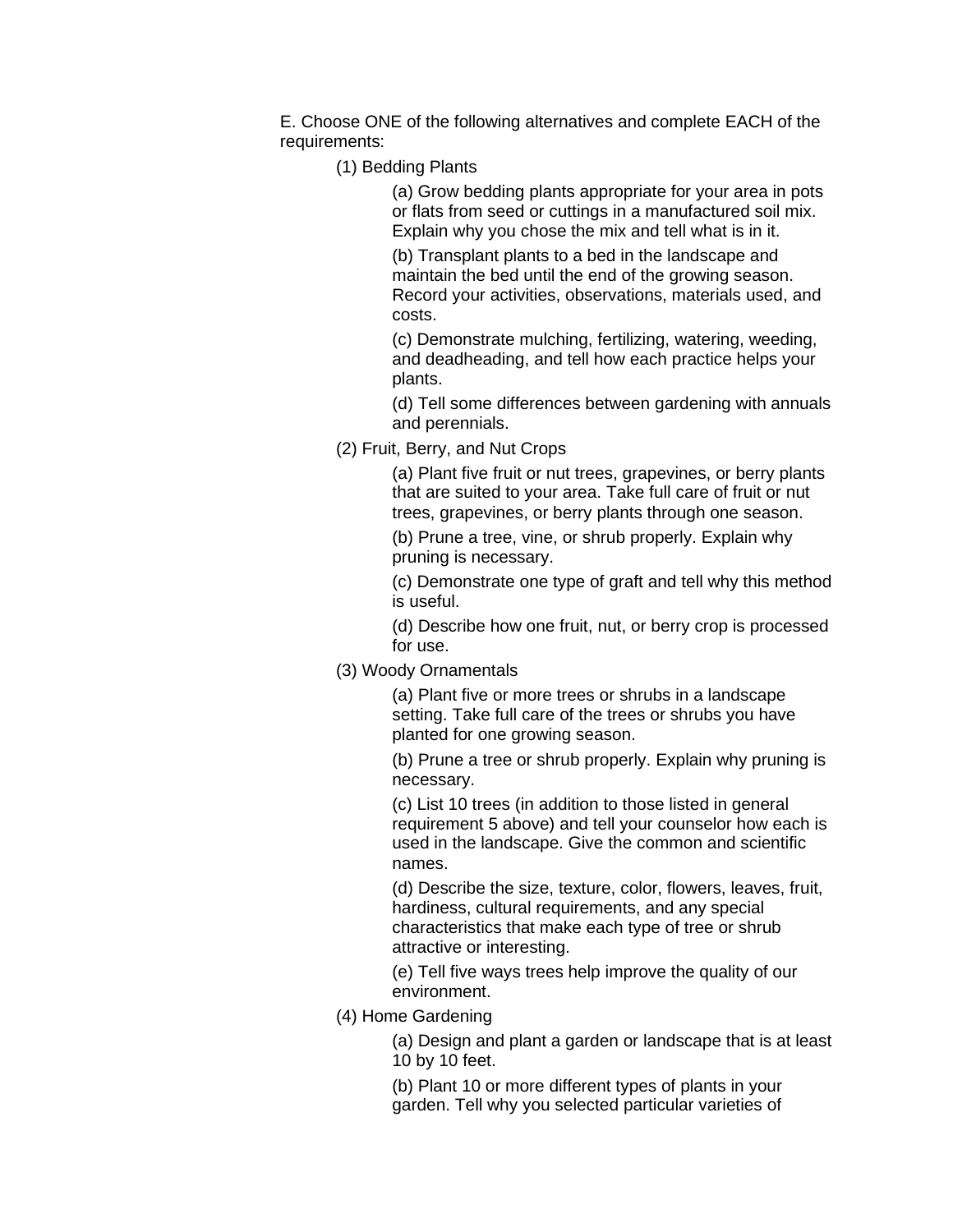vegetables and flowers. Take care of the plants in your garden for one season.

(c) Demonstrate soil preparation, staking, watering, weeding, mulching, composting, fertilizing, pest management, and pruning. Tell why each technique is used.

(d) Tell four types of things you could provide to make your home landscape or park a better place for birds and wildlife. List the common and scientific names of 10 kinds of native plants that are beneficial to birds and wildlife in your area.

Option 3: Field Botany

A. Visit a park, forest, Scout camp, or other natural area near your home. While you are there:

> (1) Determine which species of plants are the largest and which are the most abundant. Note whether they cast shade on other plants.

(2) Record environmental factors that may influence the presence of plants on your site, including latitude, climate, air and soil temperature, soil type and pH, geology, hydrology, and topography.

(3) Record any differences in the types of plants you see at the edge of a forest, near water, in burned areas, or near a road or railroad.

B. Select a study site that is at least 100 by 100 feet. Make a list of the plants in the study site by groups of plants: canopy trees, small trees, shrubs, herbaceous wildflowers and grasses, vines, ferns, mosses, algae, fungi, lichens. Find out which of these are native plants and which are exotic (or nonnative).

C. Tell how an identification key works and use a simple key to identify 10 kinds of plants (in addition to those in general requirement 5 above). Tell the difference between common and scientific names and tell why scientific names are important.

D. After gaining permission, collect, identify, press, mount, and label 10 different plants that are common in your area. Tell why voucher specimens are important for documentation of a field botanist's discoveries.

E. Obtain a list of rare plants of your state. Tell what is being done to protect rare plants and natural areas in your state. Write a paragraph about one of the rare plants in your state.

F. Choose ONE of the following alternatives and complete EACH of its requirements:

(1) Tree Inventory

(a) Identify the trees of your neighborhood, a park, a section of your town, or a Scout camp.

(b) Collect, press, and label leaves, flowers, or fruits to document your inventory.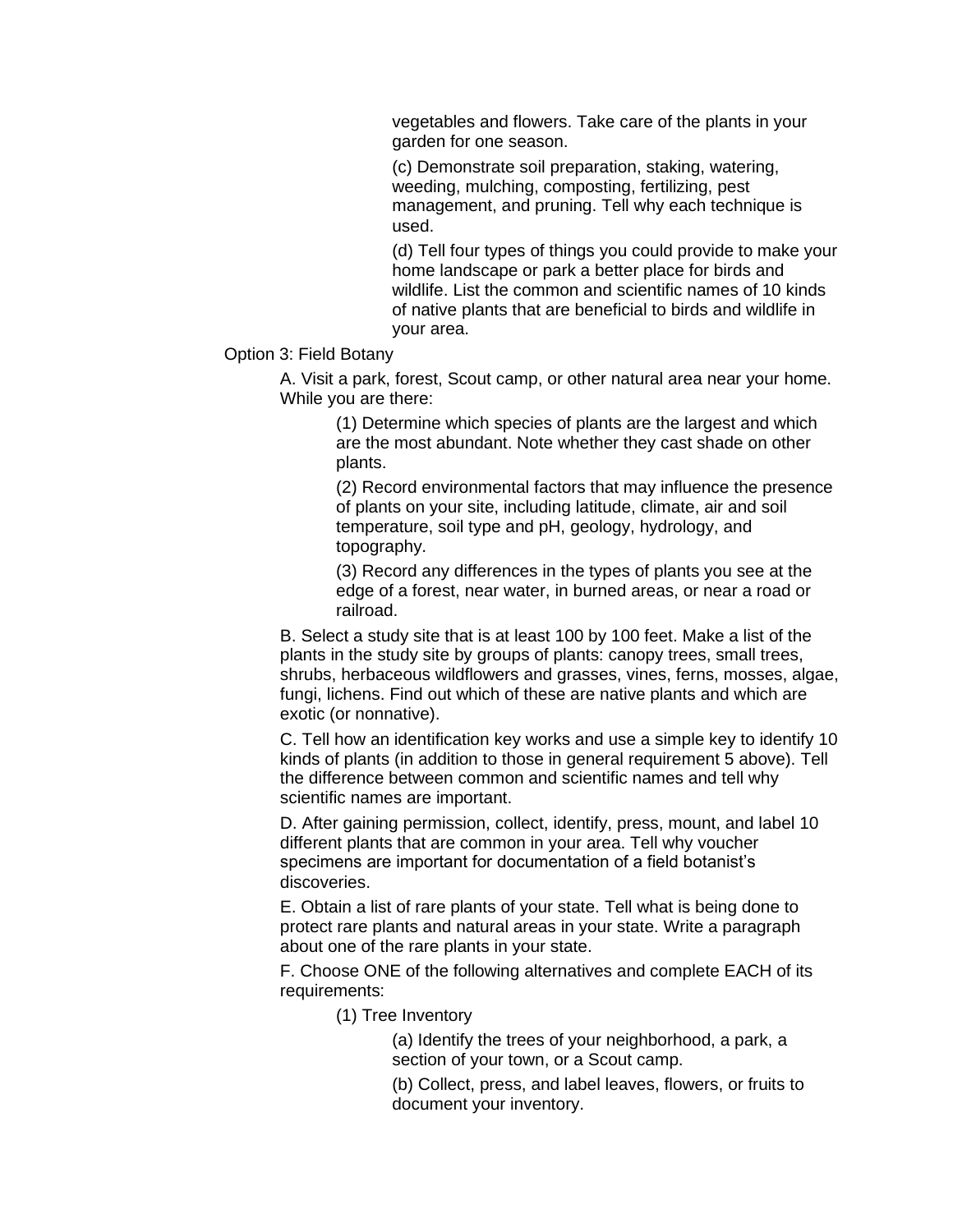(c) List the types of trees by scientific name and give common names. Note the number and size (diameter at 4 feet above ground) of trees observed and determine the largest of each species in your study area.

(d) Lead a walk to teach others about trees and their value, OR write and distribute materials that will help others learn about trees.

(2) Transect Study

(a) Visit two sites, at least one of which is different from the one you visited for Field Botany requirement 1.

(b) Use the transect method to study the two different kinds of plant communities. The transects should be at least 500 feet long.

(c) At each site, record observations about the soil and other influencing factors AND do the following. Then make a graph or chart to show the results of your studies.

> (1) Identify each tree within 10 feet of the transect line.

(2) Measure the diameter of each tree at 4 feet above the ground, and map and list each tree.

(3) Nested Plot

(a) Visit two sites, at least one of which is different from the one you visited for Field Botany requirement 1.

(b) Mark off nested plots and inventory two different kinds of plant communities.

(c) At each site, record observations about the soil and other influencing factors AND do the following. Then make a graph or chart to show the results of your studies.

> (1) Identify, measure, and map each tree in a 100 by-100-foot plot. (Measure the diameter of each tree at 4 feet above the ground.)

(2) Identify and map all trees and shrubs in a 10-by-10-foot plot within each of the larger areas. (3) Identify and map all plants (wildflowers, ferns, grasses, mosses, etc.) of a 4-by-4-foot plot within the 10-by-10-foot plot.

### (4) Herbarium Visit

(a) Write ahead and arrange to visit an herbarium at a university, park, or botanical garden; OR, visit an herbarium website (with your parent's permission).

(b) Tell how the specimens are arranged and how they are used by researchers. If possible, observe voucher specimens of a plant that is rare in your state.

(c) Tell how a voucher specimen is mounted and prepared for permanent storage. Tell how specimens should be handled so that they will not be damaged.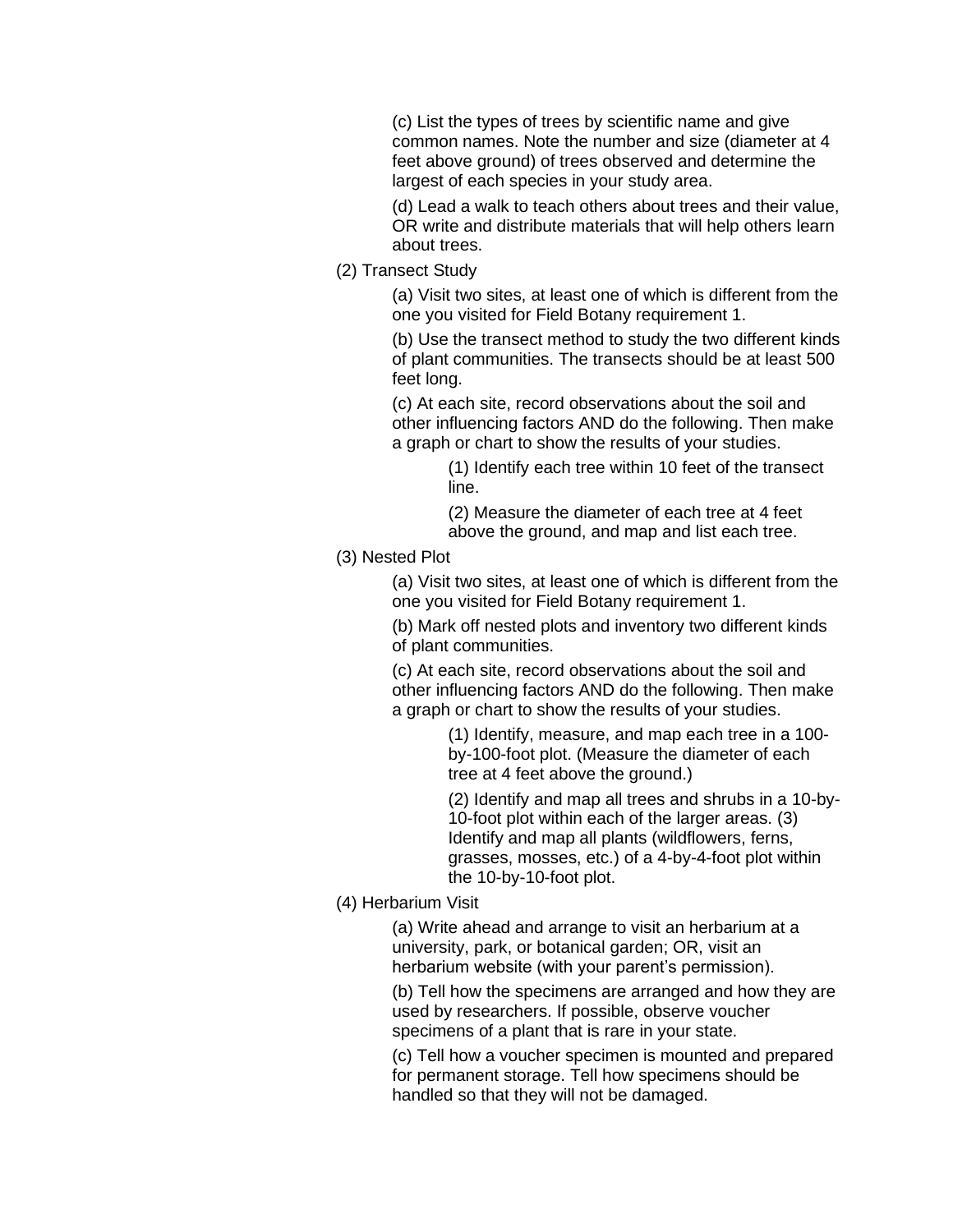(d) Tell about the tools and references used by botanists in an herbarium.

(5) Plant Conservation Organization Visit

(a) Write ahead and arrange to visit a private conservation organization or government agency that is concerned with protecting rare plants and natural areas.

(b) Tell about the activities of the organization in studying and protecting rare plants and natural areas.

(c) If possible, visit a nature preserve managed by the organization. Tell about land management activities such as controlled burning, or measures to eradicate invasive (nonnative) plants or other threats to the plants that are native to the area.

Soil and Water Conservation

**2d**-Take pictures or draw two kinds of soil erosion.

**3c**-Take pictures or draw three kinds of erosion-control practices

**4b**-Outline the smallest watershed that you can find on a contour map

**7**- Do TWO of the following:

(a) Make a trip to TWO of the following places. Write a report of more than 500 words about the soil and water and energy conservation practices you saw.

- (1) An agricultural experiment
- (2) A managed forest or woodlot, range, or pasture
- (3) A wildlife refuge or a fish or game management area
- (4) A conservation-managed farm or ranch
- (5) A managed watershed
- (6) A waste-treatment plant
- (7) A public drinking water treatment plant
- (8) An industry water use installation
- (9) A desalinization plant

(b) Plant 100 trees, bushes, and/or vines for a good purpose.

(c) Seed an area of at least 1 ⁄5 acre for some worthwhile conservation purpose, using suitable grasses or legumes alone or in a mixture.

(d) Study a soil survey report. Describe the things in it. On tracing paper over any of the soil maps, outline an area with three or more different kinds of soil. List each kind of soil by full name and map symbol.

(e) Make a list of places in your neighborhood, camps, school ground, or park that have erosion, sedimentation, or pollution problems. Describe how these could be corrected through individual or group action.

(f) Carry out any other soil and water conservation project approved by your merit badge counselor.

*Waterfront*

Lifesaving